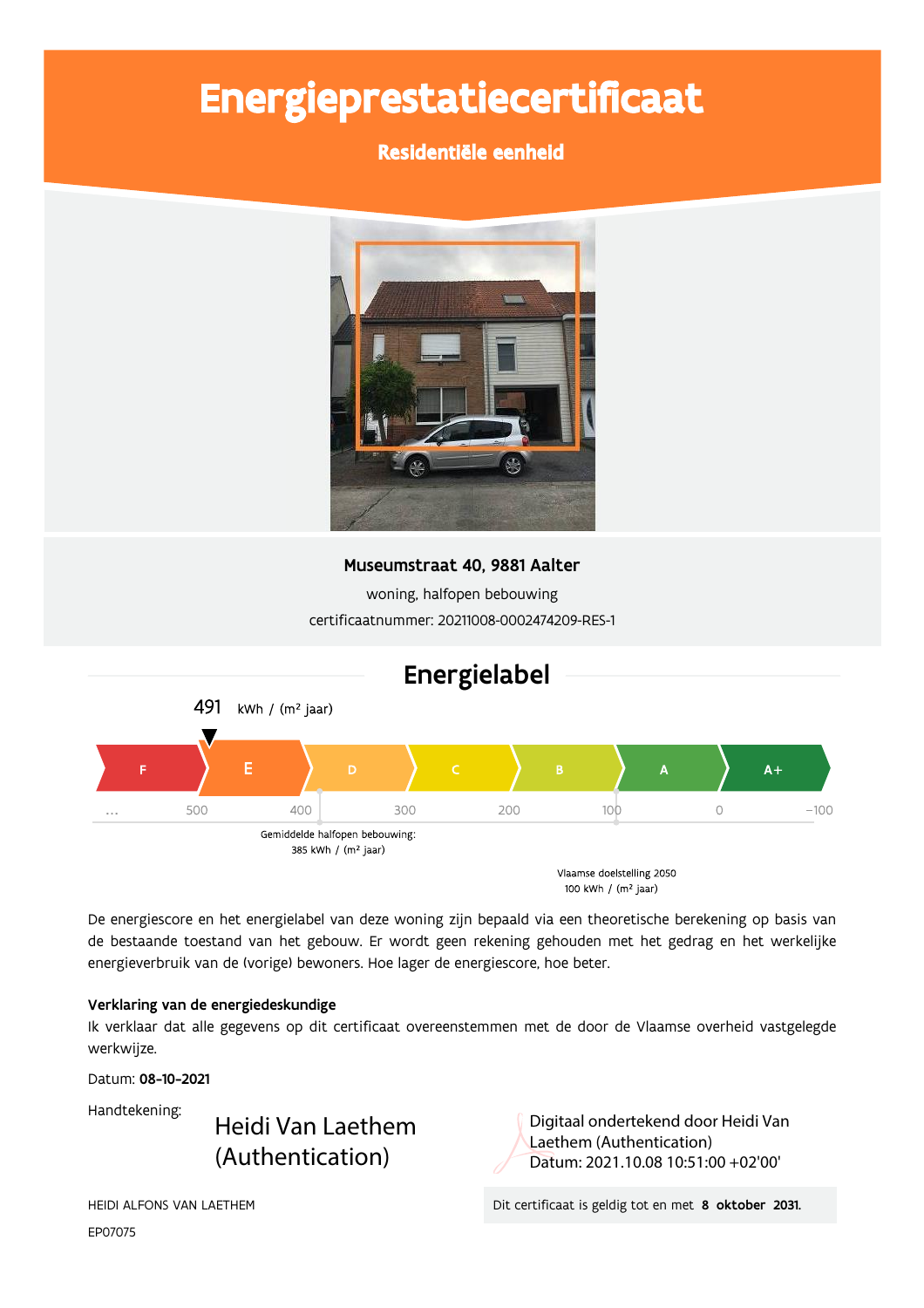# Huidige staat van de woning

Om met uw woning te voldoen aan de energiedoelstelling, zijn er twee mogelijke pistes:

OF

#### $(1)$ Inzetten op isolatie en verwarming

U isoleert elk deel van uw woning tot de voorziet doelstelling én  $\mathbf{u}$ een energie-efficiënte verwarmingsinstallatie (warmtepomp, condenserende ketel. (micro-)WKK. efficiënt warmtenet  $\bigcap_{ }$ decentrale toestellen met een totaal maximaal vermogen van 15 W/m<sup>2</sup>).

 $2^{\circ}$ Energielabel van de woning

> U behaalt een energielabel A voor uw woning(= energiescore van maximaal 100 kWh/(m<sup>2</sup> jaar)). U kiest op welke manier u dat doet: isoleren, efficiënt efficiënt ventileren, verwarmen, zonne-energie, hernieuwbare energie ...



Koeling en zomercomfort Kans op oververhitting Buitenzonwering aanwezig



Geen systeem aanwezig Luchtdichtheid

Niet bekend



Zonne-energie

Geen zonneboiler of zonnepanelen aanwezig

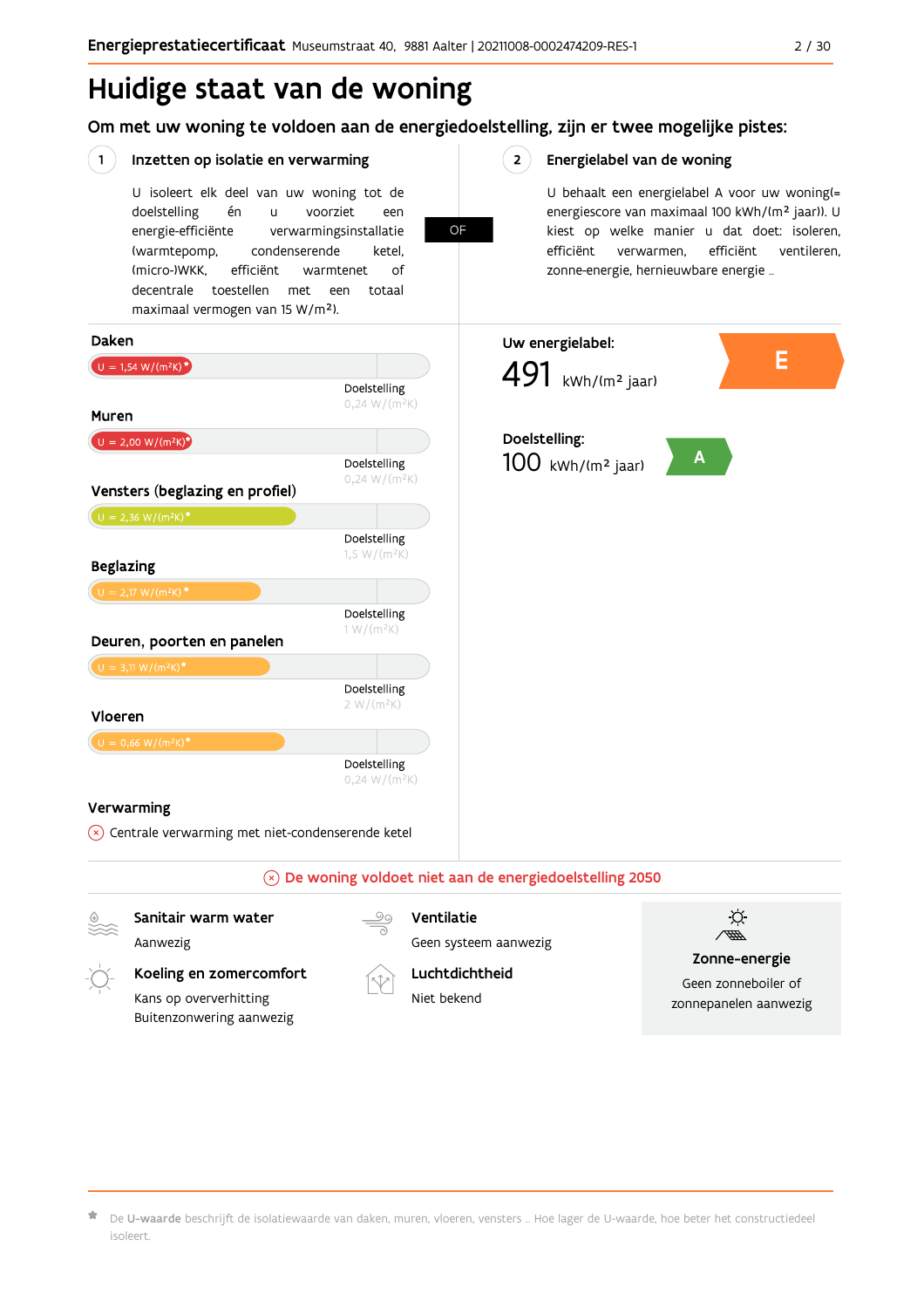# Overzicht aanbevelingen

In deze tabel vindt u aanbevelingen om uw woning energiezuiniger te maken. De aanbevelingen zijn gebaseerd op piste 1. Kunt u ze niet allemaal uitvoeren, dan helpen ze u ook om via piste 2 de doelstelling te halen. Vraag advies aan een specialist voordat u met de renovatiewerken start.

De volgorde in deze tabel is automatisch bepaald en is niet noodzakelijk de juiste volgorde om aan de slag te gaan. Het is louter een eerste indicatie op basis van de energieprestatie.



De prijsindicaties zijn automatisch berekend en kunnen door de energiedeskundige niet aangepast worden. De prijzen zijn bedoeld als indicatie van de gemiddelde marktprijs voor een bepaald type werk. Voor een concrete kostenraming moet u altijd beroep doen op een aannemer of architect. Meer informatie over wat wel en niet inbegrepen is vindt u op pagina 26.

|                         | <b>HUIDIGE SITUATIE</b>                                                                                                                | <b>AANBEVELING</b>                                            | <b>GEMIDDELDE</b><br>PRIJSINDICATIE <sup>*</sup> |
|-------------------------|----------------------------------------------------------------------------------------------------------------------------------------|---------------------------------------------------------------|--------------------------------------------------|
|                         | Daken<br>53 m <sup>2</sup> van het dak is vermoedelijk niet<br>geïsoleerd.                                                             | Plaats isolatie.                                              | € 7 000 / € 10 000                               |
| 田                       | Muren<br>229 m <sup>2</sup> van de muren is (vermoedelijk)<br>niet geïsoleerd.                                                         | Plaats isolatie.                                              | € 47 500 / € 63 000                              |
| $\downarrow^{\boxplus}$ | Vloeren<br>0,4 m <sup>2</sup> van de vloer is niet geïsoleerd.                                                                         | Plaats isolatie.                                              | € 500                                            |
|                         | Daken<br>58 m <sup>2</sup> van het dak is te weinig<br>geïsoleerd.                                                                     | Plaats bijkomende isolatie.                                   | € 8 500 / € 4 500                                |
|                         | <b>Vensters</b><br>21 m <sup>2</sup> van de vensters heeft dubbele<br>beglazing. De raamprofielen zijn<br>thermisch weinig performant. | Vervang de vensters.                                          | € 17 500                                         |
|                         | Vloeren<br>105 m <sup>2</sup> van de vloer is vermoedelijk niet<br>geïsoleerd.                                                         | Plaats isolatie.                                              | € 23 000                                         |
|                         | Deuren, poorten en panelen<br>1,5 m <sup>2</sup> van de deuren of poorten is<br>onvoldoende geïsoleerd.                                | Vervang de deuren en poorten.                                 | € 2 500                                          |
|                         | Verwarming<br>De woning wordt inefficiënt verwarmd.                                                                                    | Vervang de inefficiënte verwarming.                           | € 10 500 / € 6 500                               |
|                         | Zonne-energie<br>Er is geen installatie op zonne-energie<br>aanwezig.                                                                  | Overweeg de plaatsing van zonnepanelen<br>of een zonneboiler. | € 4 500 / € 5 000                                |
|                         | Daken<br>40m <sup>2</sup> van het dak is redelijk goed<br>geïsoleerd, maar voldoet nog niet aan de<br>energiedoelstelling.             | Overweeg bijkomende isolatie te plaatsen.                     |                                                  |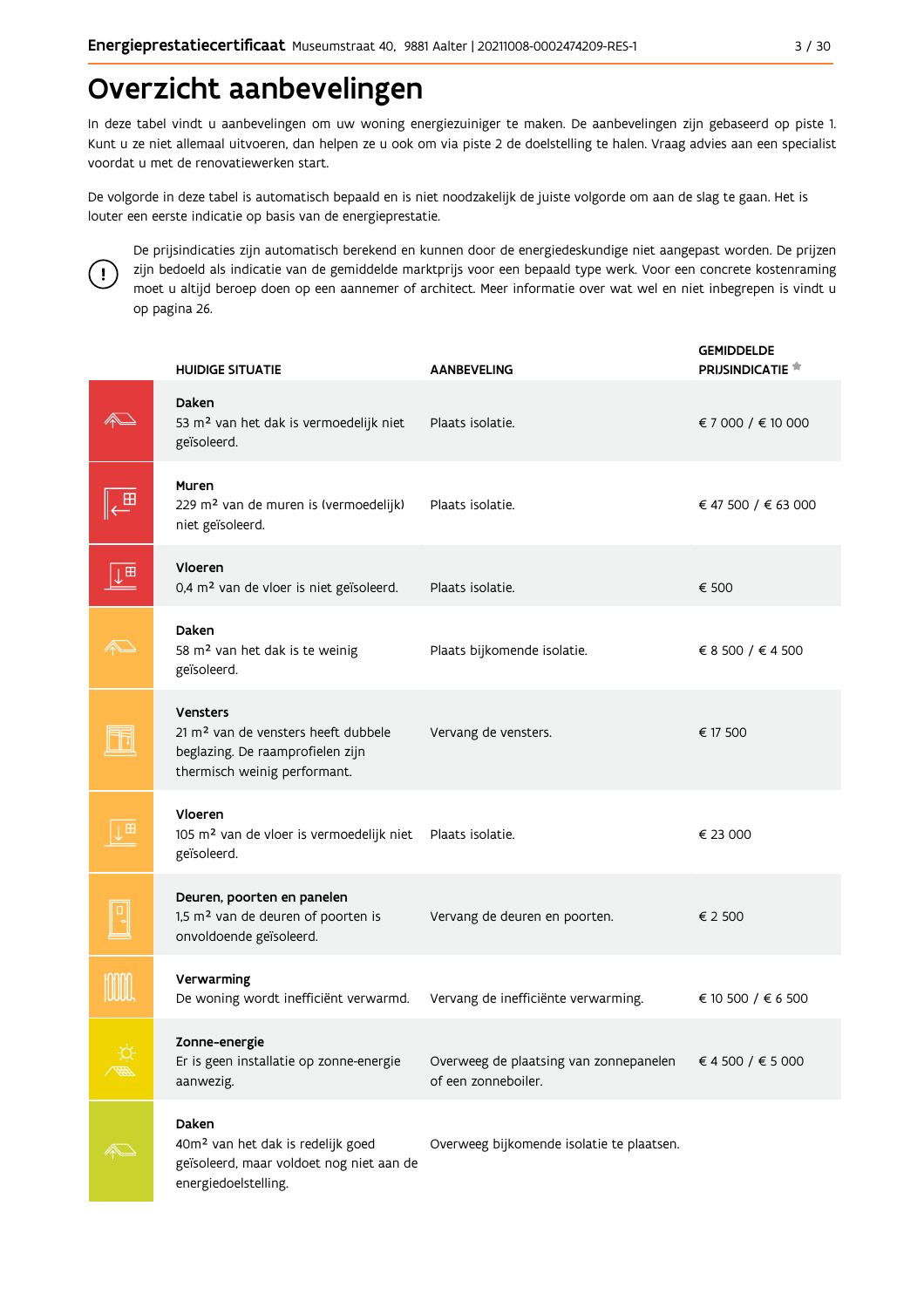|   | <b>Vensters</b><br>9 m <sup>2</sup> van de vensters heeft<br>hoogrendementsbeglazing (geplaatst na<br>2000). Dat is energiezuinig, maar voldoet<br>nog niet aan de energiedoelstelling. | Als u de beglazing vervangt, zorg dan dat<br>deze voldoet aan de energiedoelstelling.                                                                       |
|---|-----------------------------------------------------------------------------------------------------------------------------------------------------------------------------------------|-------------------------------------------------------------------------------------------------------------------------------------------------------------|
|   | Muren<br>21 m <sup>2</sup> van de muren is redelijk goed<br>geïsoleerd, maar voldoet nog niet aan de<br>energiedoelstelling.                                                            | Overweeg eventueel om bijkomende isolatie<br>te plaatsen.                                                                                                   |
| L | Deuren, poorten en panelen<br>2 m <sup>2</sup> van de deuren of poorten is<br>energiezuinig, maar voldoet nog niet aan<br>de energiedoelstelling.                                       | Overweeg om de deuren en poorten te<br>vervangen.                                                                                                           |
|   |                                                                                                                                                                                         | • Energetisch helemaal niet in orde • Energetisch niet in orde • Zonne-energie • Energetisch redelijk in orde, maar net niet voldoende voor de doelstelling |

#### Energielabel na uitvoering van de aanbevelingen

Als u beslist om uw woning stapsgewijs te renoveren in de hierboven gesuggereerde volgorde, geeft de onderstaande energieschaal een overzicht van waar uw woning zich na elke stap zal bevinden op de energieschaal. Verandert u de volgorde, dan verandert ook de impact van elke maatregel. Dat kan hier niet weergegeven worden.



<sup>\*</sup> Als er verschillende gangbare uitvoeringsmethodes zijn, worden de prijzen hiervan gescheiden door een schuine streep. Meer detailinformatie vindt u vanaf pagina 26.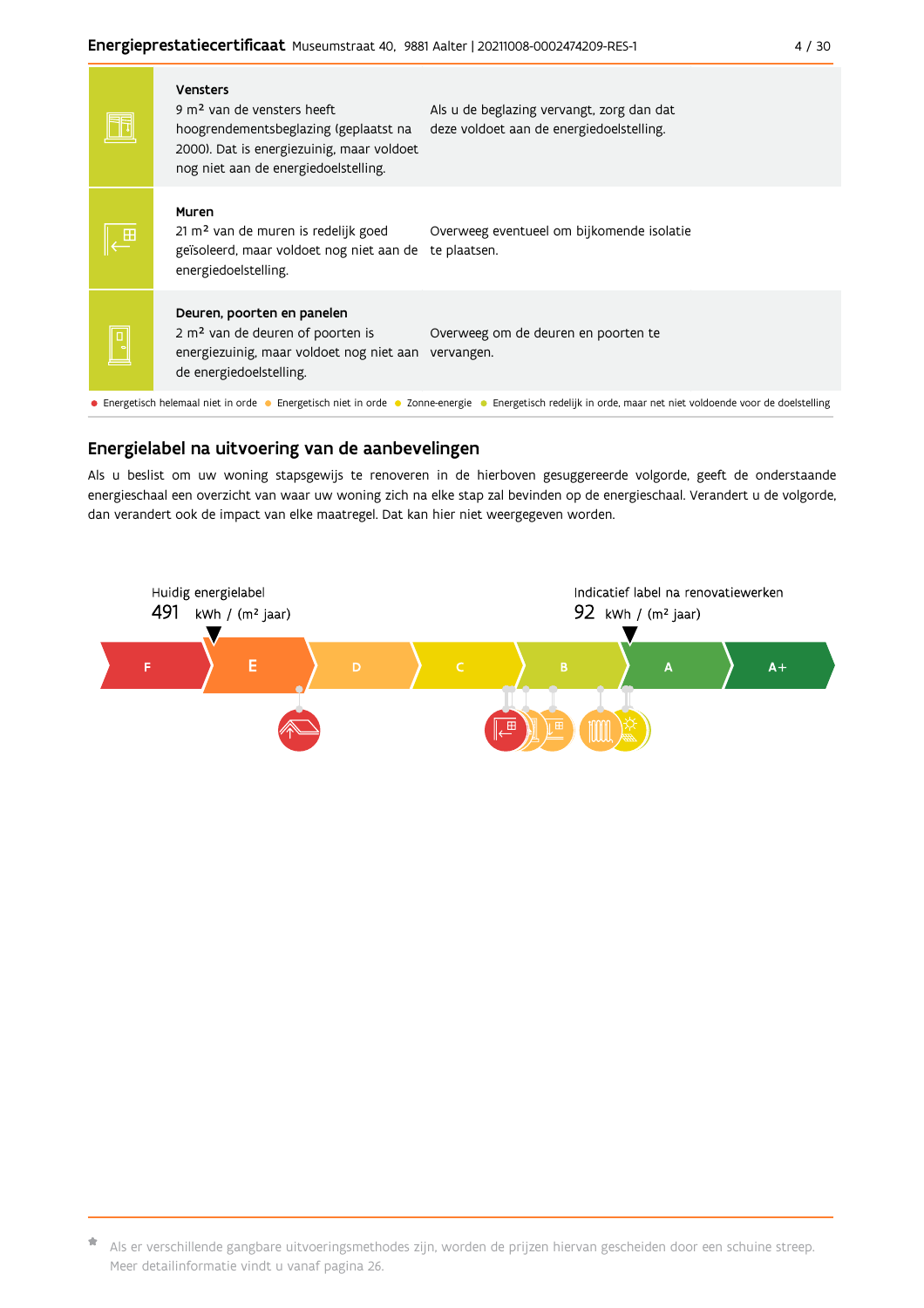#### Aandachtspunten

Hou rekening met de volgende aspecten als u uw woning energiezuinig en comfortabeler wilt maken.

Luchtdichtheid: De luchtdichtheid van uw woning is niet gemeten. Een goede luchtdichtheid is nodig om de warmte niet via spleten en kieren te laten ontsnappen. Let er bij de renovatie op dat de werken luchtdicht uitgevoerd worden. U kunt nadien de luchtdichtheid laten meten om eventueel overblijvende lekken op te sporen en uw energielabel mogelijk nog te verbeteren.

 $\left( \begin{array}{c} 1 \end{array} \right)$ 

Ventilatie: Uw woning beschikt mogelijk niet over voldoende ventilatievoorzieningen. Een goede ventilatie is echter noodzakelijk om een gezond binnenklimaat te garanderen. Voorzie bij uw renovatie daarom in een ventilatiesysteem. Om energie te besparen, kunt u het best kiezen voor een systeem met vraagsturing of warmteterugwinning.

#### Persoonlijke feedback energiedeskundige

De veranda rechts en veranda achter zijn in een later stadium aangebouwd.

De eigenaar meldt dat het hellend dak (oud gedeelte) van het hoofdgebouw volledig geïsoleerd is maar wegens gebrek aan bewijsstukken werd dit niet opgenomen in het epc.

## -T

Koeling en zomercomfort: Uw woning heeft kans op oververhitting, ondanks de aanwezige zonwering. Vermijd de plaatsing van een koelinstallatie, want die verbruikt veel energie. Bekijk of andere maatregelen mogelijk zijn om oververhitting tegen te gaan: 's nachts intensief ventileren, bijkomende zonwering ...

Sanitair warm water: Uw woning beschikt niet over een zonneboiler. Overweeg de plaatsing van een zonneboiler of warmtepompboiler. Daarmee kunt u energie besparen.

#### Let op!

De aanbevelingen, aandachtspunten en eventuele prijsindicaties op het energieprestatiecertificaat worden standaard gegenereerd op de wijze die de Vlaamse overheid heeft vastgelegd. Laat u bijstaan door een specialist om op basis van de aanbevelingen en aandachtspunten een concreet renovatieplan op te stellen. De energiedeskundige is niet aansprakelijk voor de eventuele schade die ontstaat bij het uitvoeren van de standaard gegenereerde aanbevelingen of aandachtspunten.

#### Meer informatie?

- Voor meer informatie over het energieprestatiecertificaat, gebruiksgedrag, woningkwaliteit ... kunt u terecht op www.energiesparen.be.
- Meer informatie over uw woning vindt u op uw persoonlijke woningpas. Surf naar woningpas.vlaanderen.be om uw woningpas te bekiiken.
- Meer informatie over beter renoveren vindt u op www.energiesparen.be/ikbenoveer.

#### Gegevens energiedeskundige:

HEIDI ALFONS VAN LAETHEM Baron de Gieylaan 108, 9840 De Pinte EP07075

#### **Premies**

Informatie over energiewinsten, subsidies of andere financiële voordelen vindt u op www.energiesparen.be.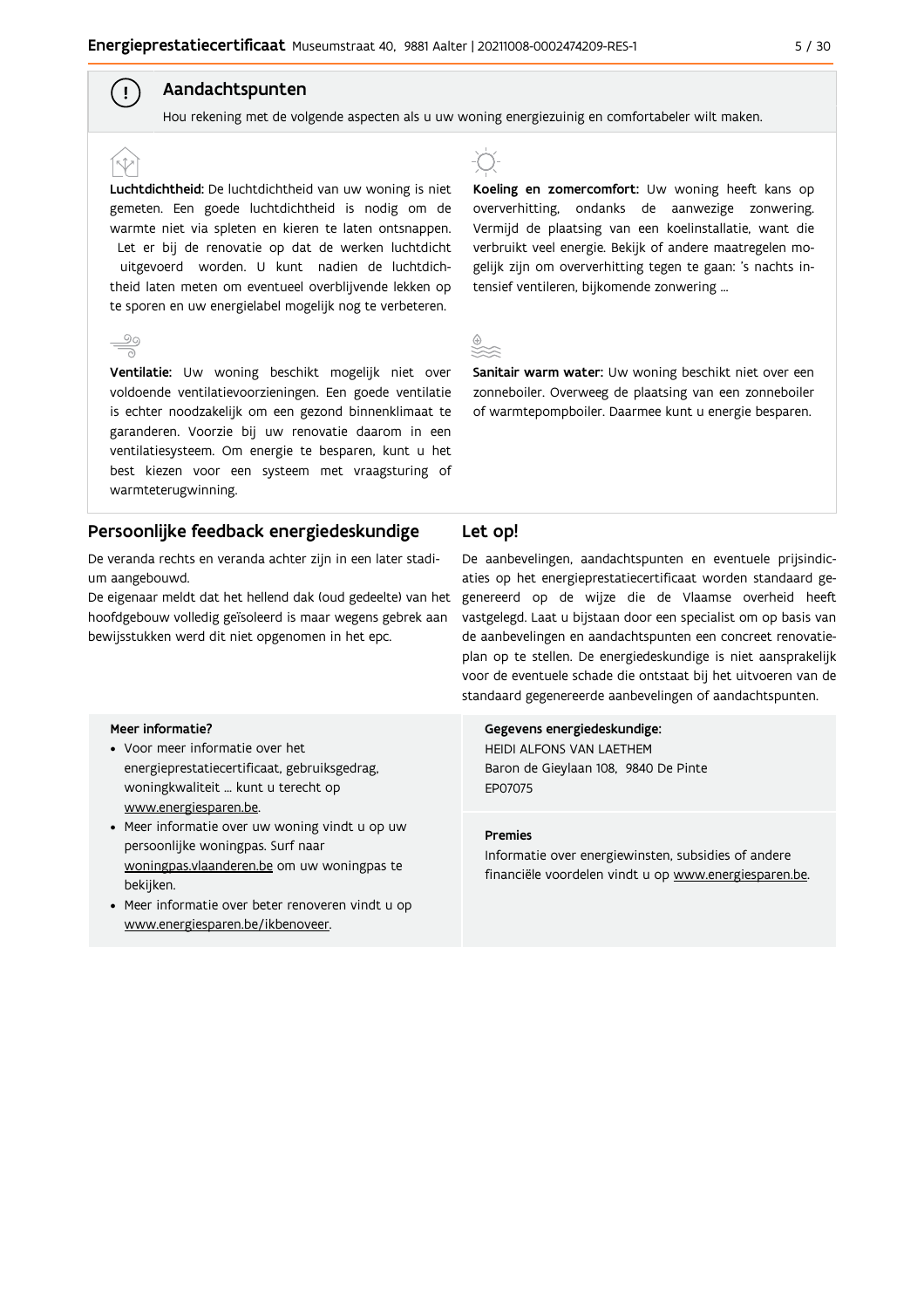# Energieprestatiecertificaat (EPC) in detail

Elk gebouw bestaat uit verschillende onderdelen die met elkaar verbonden zijn. Als u renoveert, kunt u het best al rekening houden met de werken die u later nog gaat uitvoeren.

Dit deel van het energieprestatiecertificaat gaat dieper in op de aanbevelingen van uw woning. Samen met uw architect of andere vakman kunt u op basis hiervan een renovatieplan opstellen.

#### Inhoudstafel

| Daken.                           | 8  |
|----------------------------------|----|
| Vensters en deuren               | 11 |
| Muren.                           | 15 |
| Vloeren                          | 18 |
| Ruimteverwarming                 | 20 |
| Installaties voor zonne-energie. | 23 |
| Overige installaties             | 25 |
| Toelichting prijsindicaties      | 26 |
|                                  |    |

#### 10 goede redenen om nu al te BENOveren

BENOveren is BEter reNOveren dan gebruikelijk is, met hogere ambities op het vlak van energieprestaties, goed gepland en met deskundig advies, zodat ook latere renovatiestappen haalbaar blijven (zie ook www.energiesparen.be/ikbenoveer). Een geBENOveerde woning biedt veel voordelen:

| 1. Een lagere energiefactuur           |
|----------------------------------------|
| 2. Meer comfort                        |
| 3. Een gezonder binnenklimaat          |
| 4. Esthetische meerwaarde              |
| 5. Financiële meerwaarde               |
| 6. Nodig voor ons klimaat              |
| 7. Uw woning is klaar voor uw oude dag |
| 8. Minder onderhoud                    |
| 9. Vandaag al haalbaar                 |
|                                        |

#### 10. De overheid betaalt mee ⋌

#### Renoveren of slopen: let op voor asbest!

Asbest is een schadelijke stof die nog regelmatig aanwezig is in gebouwen. In veel gevallen kunnen asbesttoepassingen op een eenvoudige en vooral veilige manier verwijderd worden. Deze werken en eventuele bijhorende kosten zijn niet inbegrepen in het EPC. Voor meer informatie over (het herkennen van) asbest en asbestverwijdering kunt u terecht op www.ovam.be.

#### Hoe wordt het EPC opgemaakt?

De eigenschappen van uw woning zijn door de energiedeskundige ingevoerd in software die door de Vlaamse overheid is opgelegd. De energiedeskundige mag zich alleen baseren op zijn vaststellingen tijdens het plaatsbezoek en op bewijsstukken die voldoen aan de voorwaarden die de Vlaamse overheid heeft opgelegd. Op basis van de invoergegevens berekent de software het energielabel en genereert automatisch aanbevelingen en eventueel ook prijsindicaties. Bij onbekende invoergegevens gaat de software uit van veronderstellingen, onder meer op basis van het (ver)bouw- of fabricagejaar. Om zeker te zijn van de werkelijke samenstelling van uw muur, dak of vloer kunt u ervoor kiezen om verder (destructief) onderzoek uit te voeren (losschroeven stopcontact, gaatje boren in een voeg, binnenafwerking tijdelijk verwijderen ...).

Voor meer informatie over de werkwijze, de bewijsstukken en de voorwaarden kunt u terecht op www.energiesparen.be.

#### Slopen?

Voor oudere woningen of woningen in slechte staat, is het soms interessant om het gebouw te slopen en opnieuw te beginnen. Als u sloop overweegt, kunt u voor meer informatie terecht op www.energiesparen.be.

#### **Energiedoelstelling 2050**

De energiedoelstelling van de Vlaamse Regering is om tegen 2050 alle woningen en appartementen in Vlaanderen minstens even energiezuinig te maken als een energetisch performante nieuwbouwwoning van 2017.

Ten tijde van de opmaak van dit EPC is het nog niet verplicht om aan die energiedoelstelling te voldoen. Denk echter vooruit! Hou nu al zo veel mogelijk rekening met die energiedoelstelling en streef zelfs naar beter.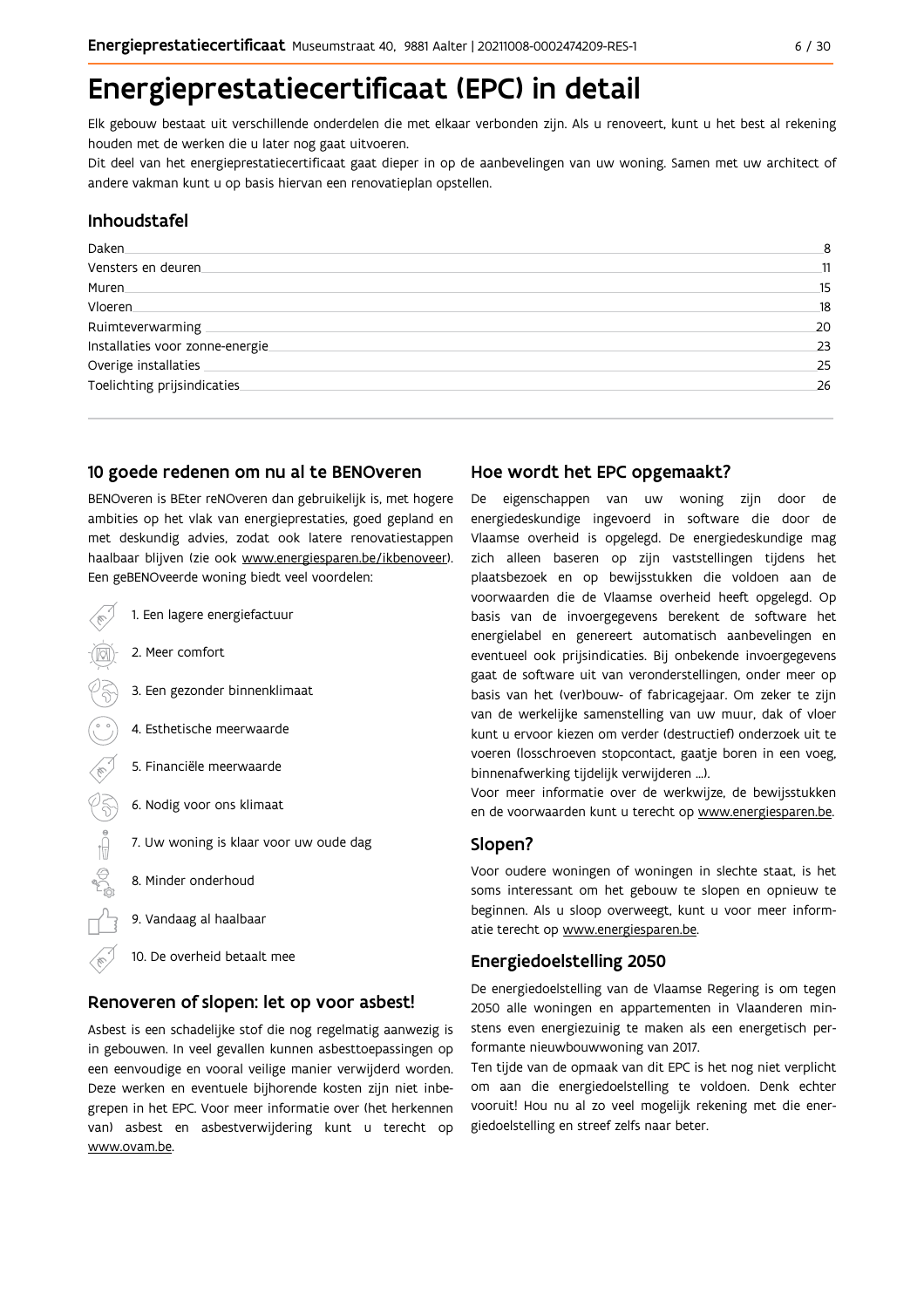### Algemene gegevens

| Gebouw id / Gebouweenheid id                                | 13583910 / 13584497            |
|-------------------------------------------------------------|--------------------------------|
| Datum plaatsbezoek                                          | 01/10/2021                     |
| Referentiejaar bouw                                         | Onbekend                       |
| Beschermd volume (m <sup>3</sup> )                          | 655                            |
| Ruimten niet opgenomen in het beschermd volume              | zolder achterbouw. 2 veranda's |
| Bruikbare vloeroppervlakte (m <sup>2</sup> )                | 220                            |
| Verliesoppervlakte (m <sup>2</sup> )                        | 572                            |
| Infiltratiedebiet (m <sup>3</sup> /(m <sup>2</sup> h))      | Onbekend                       |
| Thermische massa                                            | Half zwaar/matig zwaar         |
| Open haard(en) voor hout aanwezig                           | Neen                           |
| Niet-residentiële bestemming                                | Geen                           |
| Berekende energiescore (kWh/(m <sup>2</sup> jaar))          | 491                            |
| Karakteristiek jaarlijks primair energieverbruik (kWh/jaar) | 108.216                        |
| CO <sub>2</sub> -emissie (kg/jaar)                          | 27.974                         |
| <b>Indicatief S-peil</b>                                    | 180                            |
| Gemiddelde U-waarde gebouwschil (W/(m <sup>2</sup> K))      | 1.58                           |
| Gemiddeld installatierendement verwarming (%)               | 66                             |

# Verklarende woordenlijst

| beschermd volume                                    | Het volume van alle ruimten die men wenst te beschermen tegen warmteverlies naar<br>buiten, de grond en aangrenzende onverwarmde ruimten.                                                                                                                                 |
|-----------------------------------------------------|---------------------------------------------------------------------------------------------------------------------------------------------------------------------------------------------------------------------------------------------------------------------------|
| bruikbare vloeroppervlakte                          | De vloeroppervlakte binnen het beschermd volume die beloopbaar en toegankelijk is.                                                                                                                                                                                        |
| U-waarde                                            | De U-waarde beschrijft de isolatiewaarde van daken, muren, vensters  Hoe lager de<br>U-waarde, hoe beter de constructie isoleert.                                                                                                                                         |
| R-waarde                                            | De warmteweerstand van een materiaallaag. Hoe groter de R-waarde, hoe beter de<br>materiaallaag isoleert.                                                                                                                                                                 |
| lambdawaarde                                        | De warmtegeleidbaarheid van een materiaal. Hoe lager de lambdawaarde, hoe beter<br>het materiaal isoleert.                                                                                                                                                                |
| karakteristiek jaarlijks primair<br>energieverbruik | De berekende hoeveelheid primaire energie die gedurende één jaar nodig is voor de<br>verwarming, de aanmaak van sanitair warm water, de ventilatie en de koeling van een<br>woning. Eventuele bijdragen van zonneboilers en zonnepanelen worden in mindering<br>gebracht. |
| berekende energiescore                              | Een maat voor de totale energieprestatie van een woning. De berekende energiescore<br>is gelijk aan het karakteristiek jaarlijks primair energieverbuik, gedeeld door de<br>bruikbare vloeroppervlakte.                                                                   |
| S-peil                                              | Een maat voor de energieprestatie van de gebouwschil van een woning. Het S-peil<br>houdt rekening met de isolatie, de luchtdichtheid, de oriëntatie, de zonnewinsten en<br>de vormefficiëntie. Hoe lager het S-peil, hoe energie-efficiënter de gebouwschil.              |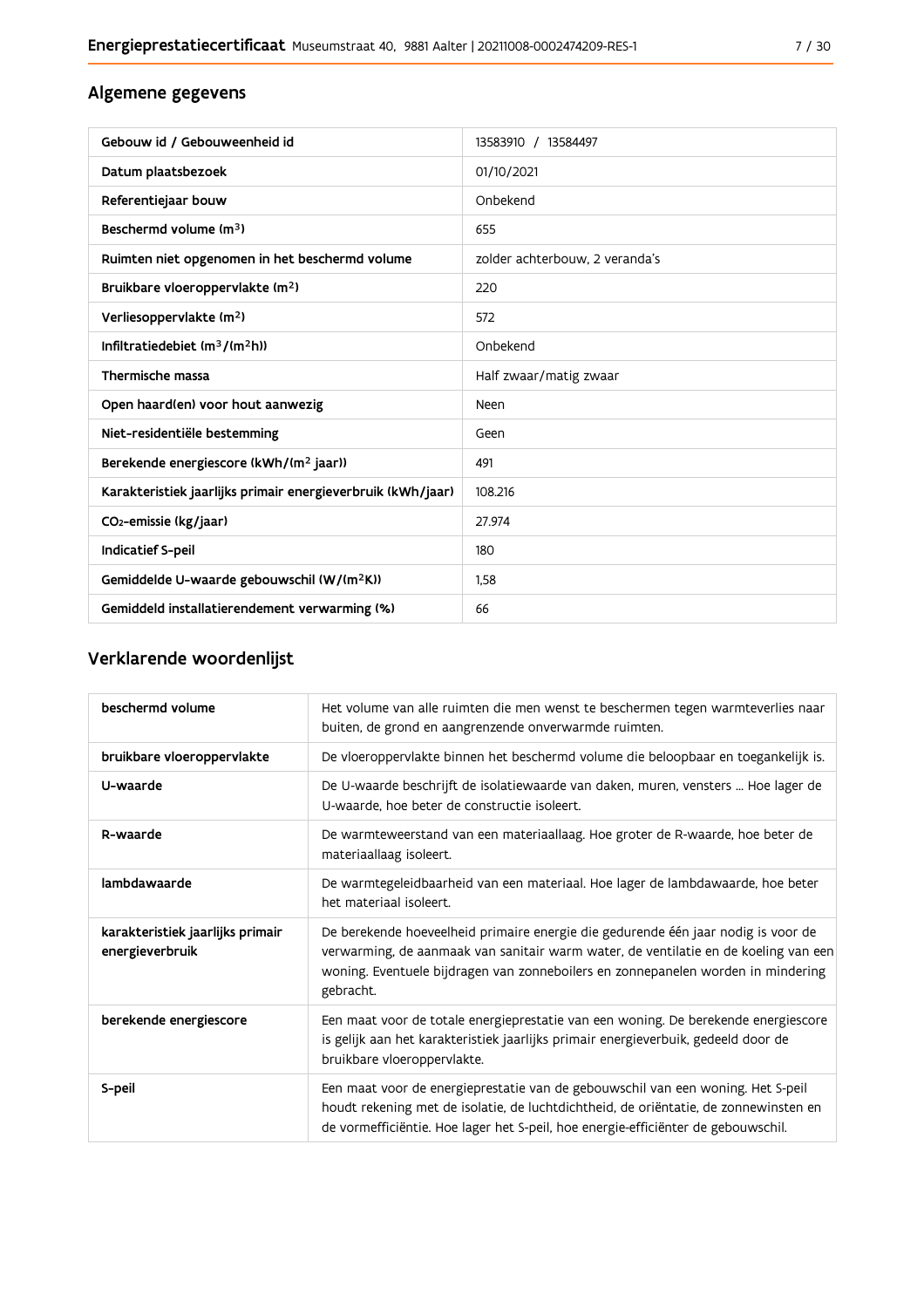# Daken

|  | <b>Hellend dak</b><br>20 m <sup>2</sup> van het hellende dak is vermoedelijk<br>niet geïsoleerd.                                                  | Plaats isolatie aan de binnenkant van het<br>hellende dak<br>of plaats isolatie aan de buitenzijde van<br>het hellende dak.               | $\epsilon$ 1500 <sup><math>\pi</math></sup><br>€ 7 000 |
|--|---------------------------------------------------------------------------------------------------------------------------------------------------|-------------------------------------------------------------------------------------------------------------------------------------------|--------------------------------------------------------|
|  | Plafond<br>33 m <sup>2</sup> van het plafond is vermoedelijk niet<br>geïsoleerd.                                                                  | Plaats isolatie in of onder het plafond<br>of plaats isolatie boven op het plafond.                                                       | € 5 500 <sup>★</sup><br>€ 3 000 <sup>★</sup>           |
|  | Plafond<br>58 m <sup>2</sup> van het plafond is te weinig<br>geïsoleerd.                                                                          | Plaats bijkomende isolatie in of onder het<br>plafond<br>of plaats bijkomende isolatie boven op het € 4 500 <sup>*</sup><br>plafond.      | $\epsilon$ 8 500 $\pi$                                 |
|  | <b>Hellend dak</b><br>27 m <sup>2</sup> van het hellende dak is redelijk goed<br>geïsoleerd, maar voldoet nog niet aan de<br>energiedoelstelling. | Overweeg bij een grondige renovatie<br>bijkomende isolatie aan de binnenkant<br>of aan de buitenkant van het hellende dak<br>te plaatsen. |                                                        |
|  | Plafond<br>12,3 m <sup>2</sup> van het plafond is redelijk goed<br>geïsoleerd, maar voldoet nog niet aan de<br>energiedoelstelling.               | Overweeg bij een grondige renovatie<br>bijkomende isolatie in, onder<br>of boven op het plafond te plaatsen.                              |                                                        |

Bij de renovatie van uw dak kunt u het best streven naar een U-waarde van maximaal 0,24 W/(m<sup>2</sup>K). Dat komt overeen met een isolatielaag van ongeveer 14 cm minerale wol of XPS ( $\lambda_a$  = 0,035 W/(m.K)) of 12 cm PUR ( $\lambda_a$  = 0,027 W/(m.K)). Als u de isolatie van uw platte of hellende dak tussen een houten dakstructuur plaatst, moet u de isolatiedikte verhogen tot minstens 22 cm minerale wol.

Hoogstwaarschijnlijk renoveert u uw dak(en) maar één keer grondig. Isoleer daarom meteen maximaal. De energiedoelstelling van 0,24 W/(m<sup>2</sup>K) vormt de basis, maar u kunt altijd streven naar beter.

#### Denk vooruit! Ţ

- · Isoleert u eerst uw dak en dan uw muren? Verleng dan nu al de dakoversteken zodat de buitenmuurisolatie luchtdicht en zonder koudebrug op de dakisolatie kan aansluiten. Plaats ook de regenwaterafvoer zodanig dat er nog plaats genoeg is om buitenmuurisolatie te plaatsen.
- · Wordt het platte dak een stuk dikker door de isolatie? Hou er dan rekening mee dat u ook de dakgoten, brandmuurtjes, dakranden, gevels ... moet verhogen.
- Bent u van plan een ventilatiesysteem, zonneboiler of zonnepanelen te plaatsen? Hou dan nu al rekening met de nodige leidingdoorvoeren of dakverstevigingen.
- · Denk bij de renovatie van uw dak aan functies die u later nog wilt toevoegen (bijvoorbeeld een zolderkamer wordt bureau) en zorg nu al voor voldoende daglicht door bijvoorbeeld dakvlakvensters te integreren in uw dak.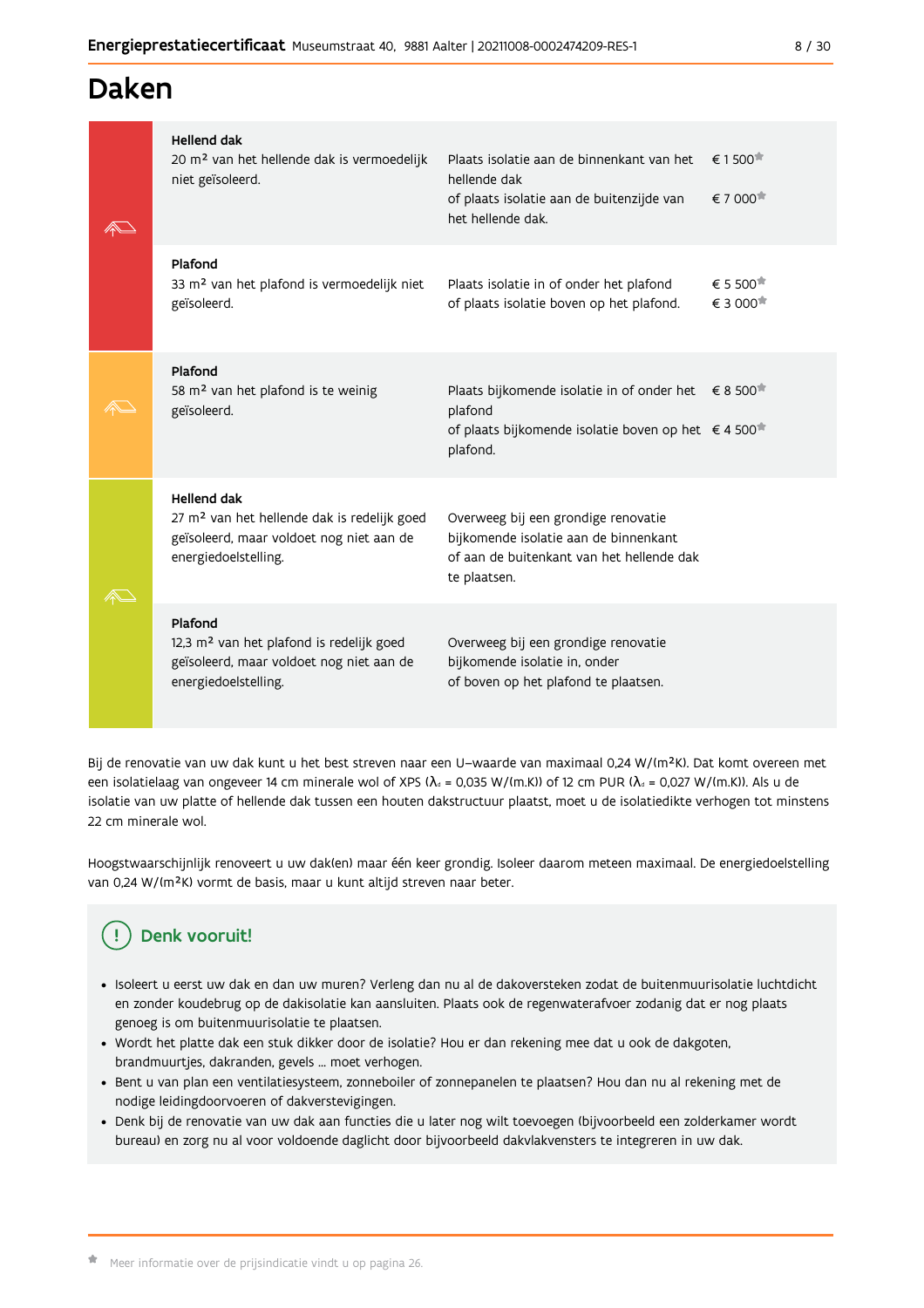#### Een hellend dak isoleren

Een hellend dak kunt u aan de buiten- of binnenkant isoleren.

#### 1. Dak isoleren aan de buitenkant

De isolatie wordt boven op de draagconstructie geplaatst. Daarboven komen een onderdak en dakbedekking (pannen, leien ...).



1. Dampscherm | 2. Isolatie | 3. Onderdak | 4. Dakbekleding  $\Theta$ 

- · Isolatieplaten kunnen doorlopen, waardoor er geen risico is op koudebruggen bij de aansluiting met de muurisolatie.
- · Bestaande dakconstructie kan van binnenuit volledig zichtbaar blijven en binnenafwerking kan behouden worden.
- · U hebt de mogelijkheid om uw dak aan de buitenkant een nieuwe look te geven (met nieuwe dakbedekkingsmaterialen).

#### $\odot$

- · Meestal moeilijker uitvoerbaar en duurder, omdat de dakbedekking, panlatten en tengellatten eerst verwijderd moeten worden.
- · Niet altijd mogelijk of wenselijk, bijvoorbeeld door de aansluiting op aanpalende daken, of omdat de dakvlakvensters dan in de hoogte moeten worden aangepast.

### Een plafond isoleren

Als de ruimte onder uw hellende dak onverwarmd blijft of ontoegankelijk is, kunt u beter het plafond isoleren. Zo bespaart u dubbel: op uw energiefactuur, maar ook op het isolatiemateriaal en de plaatsing. U kunt de isolatie boven op de vloerplaat plaatsen.

#### 2. Dak isoleren aan de binnenkant

De isolatie wordt tussen en onder de dakconstructie aan de binnenkant geplaatst. Daartegen komt een dampscherm en, indien gewenst, een binnenafwerking.



1. Onderdak | 2. Isolatie | 3. Dampscherm | 4. binnenafwerking

#### $\bigoplus$

- Als de dakconstructie in goede staat is en er een onderdak aanwezig is, is isolatie aan de binnenkant van het dak de goedkoopste oplossing.
- · U kunt de werken eventueel zelf uitvoeren volgens de regels van de kunst.
- · Uw dak krijgt een nieuwe look aan de binnenkant (bv. met gipsplaten en afwerking).

#### $\odot$

- · Er is extra aandacht nodig voor de overgang van de dakisolatie naar de muurisolatie.
- · Dit kan enkel uitgevoerd worden indien er een dampopen onderdak aanwezig is.
- · U verliest het originele uitzicht van de bestaande dakconstructie en er gaat vaak zolderruimte verloren.

Bij een vloeropbouw met houten elementen kunt u de isolatie tussen de balken aanbrengen. Als de zolder wordt gebruikt, moet u een loopvloer plaatsen. Isoleer goed rond het trapgat en voorzie in isolatie in het zolderluik.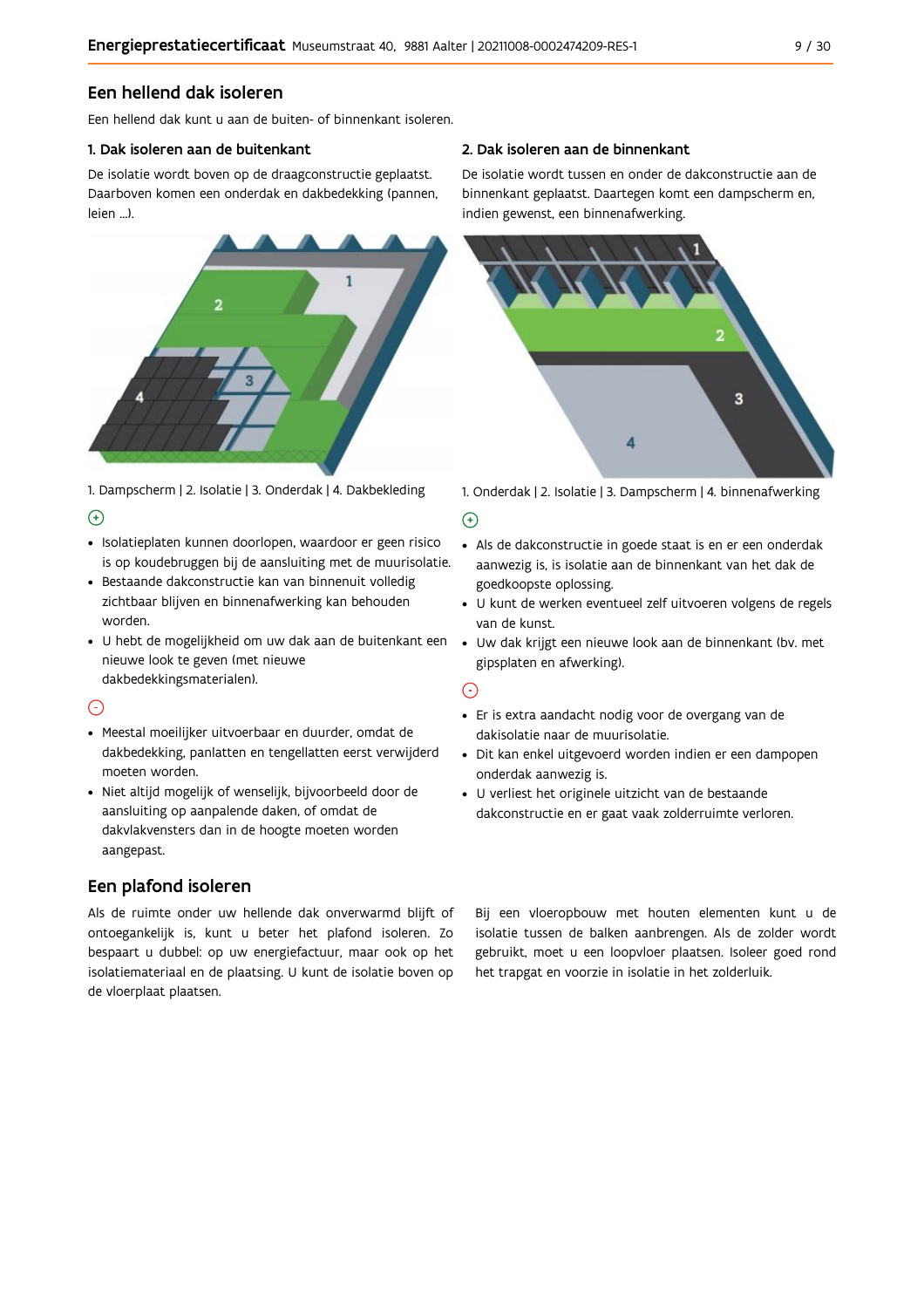#### Pas op! (!)

- · Zorg steeds dat de isolatie wind- en luchtdicht geplaatst wordt. Anders gaat een groot deel van het isolatie-effect teniet.
- · Het extra gewicht op de bestaande constructie van het dak heeft mogelijk een impact op de draagkracht en stabiliteit van het dak, de gevels en de fundering.
- · Door het isoleren van het dak gaat de luchtdichtheid van uw woning er op vooruit en kan de luchtverversing niet meer gebeuren via spleten en kieren. Voorzie dus een ventilatiesysteem om uw woning te ventileren. Dat is niet enkel essentieel om vochtproblemen te vermijden, maar ook voor uw gezondheid en uw comfort.

Laat u bijstaan door een architect, aannemer of vakman voor deskundig advies en een goede uitvoering van de werken.

#### Technische fiche daken

De energiedeskundige heeft de onderstaande gegevens ingevoerd. Bezorg die gegevens aan uw vakman.

|           | Beschrijving                     | Oriëntatie               | Netto-oppervlakte (m <sup>2</sup> ) | U-waarde bekend<br>(W/(m <sup>2</sup> K)) | bekend<br>R-waarde I<br>(m <sup>2</sup> K/W) | Isolatie                     | Refjaar renovatie        | R-waarde isolatie<br>bekend (m <sup>2</sup> K/W) | Luchtlaag | Daktype | U-waarde<br>Berekende l<br>(W/(m <sup>2</sup> K)) |
|-----------|----------------------------------|--------------------------|-------------------------------------|-------------------------------------------|----------------------------------------------|------------------------------|--------------------------|--------------------------------------------------|-----------|---------|---------------------------------------------------|
|           | Hellend dak voor                 |                          |                                     |                                           |                                              |                              |                          |                                                  |           |         |                                                   |
| $\bullet$ | DV1                              | <b>NW</b>                | 13                                  | 0,27                                      | $\overline{\phantom{a}}$                     |                              |                          | $\overline{\phantom{0}}$                         |           |         | 0,27                                              |
|           | Hellend dak achter               |                          |                                     |                                           |                                              |                              |                          |                                                  |           |         |                                                   |
| $\bullet$ | DA1                              | ZO                       | 14,3                                | 0,27                                      | $\overline{\phantom{a}}$                     |                              | $\overline{\phantom{0}}$ | -                                                |           |         | 0,27                                              |
| $\bullet$ | DA <sub>2</sub>                  | ZO                       | 20                                  | $\overline{\phantom{0}}$                  |                                              | isolatie onbekend            |                          |                                                  | onbekend  | a       | 5,00                                              |
|           | Plafond onder onverwarmde ruimte |                          |                                     |                                           |                                              |                              |                          |                                                  |           |         |                                                   |
| $\bullet$ | PF <sub>1</sub>                  | $\overline{\phantom{a}}$ | 12,2                                | -                                         |                                              | 180mm MW<br>tussen regelwerk | $\overline{\phantom{a}}$ | 3,60                                             | onbekend  | a       | 0,29                                              |
| $\bullet$ | PF3                              | $\overline{\phantom{a}}$ | 58                                  | -                                         |                                              | 100mm MW<br>zonder regelwerk | $\overline{\phantom{a}}$ | 2,00                                             | onbekend  | a       | 0,43                                              |
| ٠         | PF <sub>2</sub>                  | $\overline{\phantom{a}}$ | 13,7                                | $\overline{\phantom{a}}$                  | $\overline{\phantom{a}}$                     | isolatie onbekend            |                          | -                                                | onbekend  | a       | 2,86                                              |
| $\bullet$ | PF4                              | $\overline{\phantom{a}}$ | 19,6                                | $\overline{\phantom{a}}$                  | $\overline{\phantom{a}}$                     | isolatie onbekend            | $\overline{\phantom{a}}$ | $\overline{\phantom{a}}$                         | onbekend  | a       | 2,86                                              |

#### Legende

a dak niet in riet of cellenbeton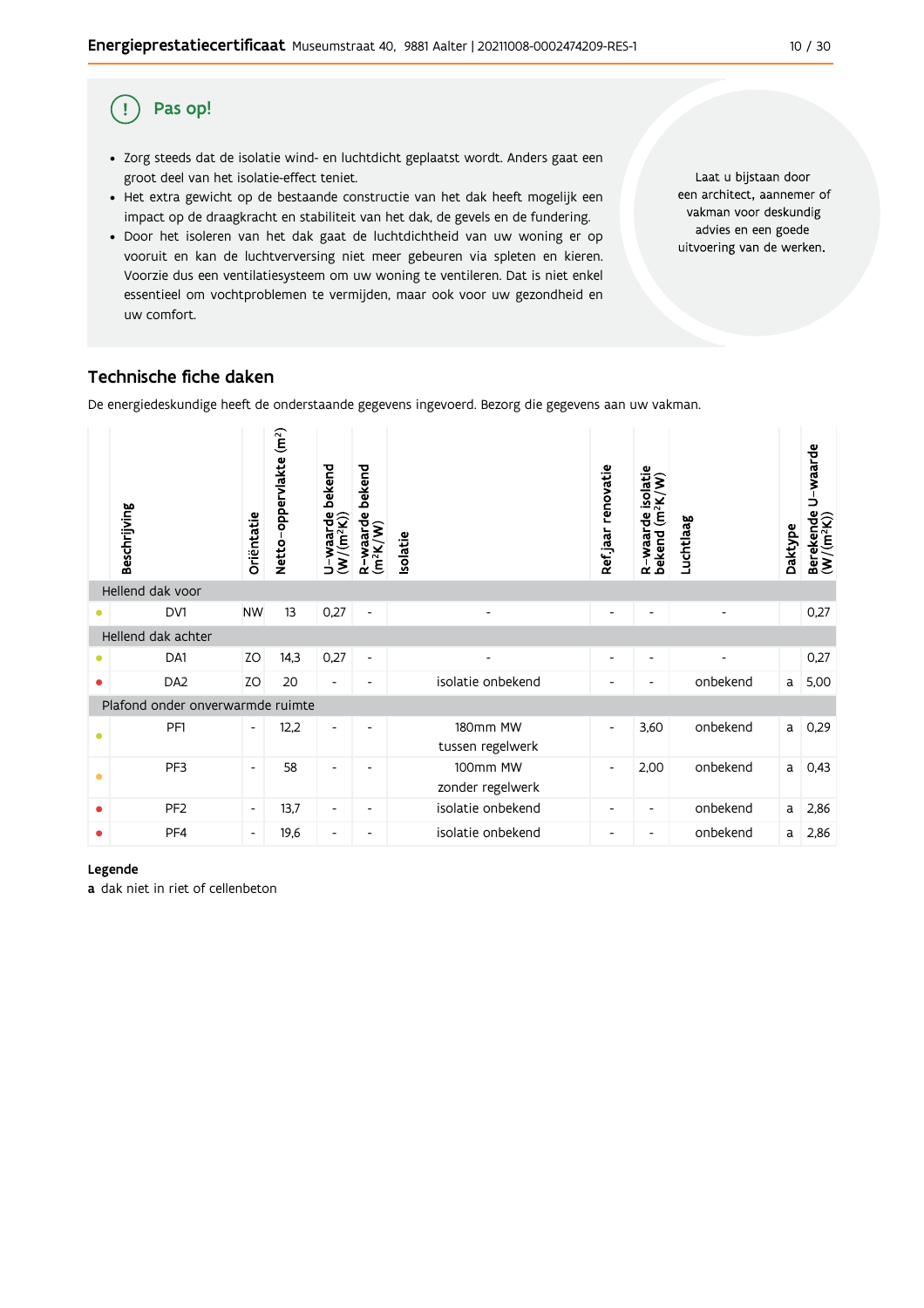# Vensters en deuren

| <b>Vensters</b><br>21 m <sup>2</sup> van de vensters heeft dubbele<br>beglazing. Dat is weinig energiezuinig. Ook<br>de raamprofielen zijn thermisch weinig<br>performant.                                                          | Vervang de vensters door nieuwe vensters € 17 500 <sup>*</sup><br>met hoogrendementsbeglazing en<br>energieperformante raamprofielen. |                             |
|-------------------------------------------------------------------------------------------------------------------------------------------------------------------------------------------------------------------------------------|---------------------------------------------------------------------------------------------------------------------------------------|-----------------------------|
| Deuren en poorten<br>1,5 m <sup>2</sup> van de deuren of poorten is<br>onvoldoende geïsoleerd.                                                                                                                                      | Vervang de weinig energiezuinige deuren<br>of poorten door een energiezuinig<br>alternatief met sterk isolerende profielen.           | $\epsilon$ 2 500 $^{\star}$ |
| <b>Vensters</b><br>6,3 m <sup>2</sup> van de vensters heeft<br>hoogrendementsbeglazing (geplaatst na<br>2000). Dat is redelijk energiezuinig, maar<br>voldoet nog niet aan de energiedoelstelling.                                  | Als u de beglazing vervangt, zorg dan dat<br>deze voldoet aan de energiedoelstelling.                                                 |                             |
| Dakvensters en koepels<br>2,7 m <sup>2</sup> van de dakvlakvensters of koepels<br>heeft hoogrendementsbeglazing (geplaatst<br>na 2000) met een verbeterde<br>energieprestatie, maar voldoet nog niet aan<br>de energiedoelstelling. | Als u de beglazing vervangt, zorg dan dat<br>deze voldoet aan de energiedoelstelling.                                                 |                             |
| Deuren en poorten<br>2 m <sup>2</sup> van de deuren of poorten is<br>energiezuinig, maar voldoet nog niet aan de<br>energiedoelstelling                                                                                             | Overweeg bij een grondige renovatie om<br>de deuren of poorten te vervangen.                                                          |                             |
|                                                                                                                                                                                                                                     |                                                                                                                                       |                             |

De kwaliteit van zowel de beglazing als de profielen bepaalt de energieprestatie van uw vensters. Kies altijd voor dubbele hoogrendementsbeglazing of drievoudige beglazing met een U-waarde van maximaal 1,0 W/(m<sup>2</sup>K). Bij de renovatie van vensters kunt u het best streven naar een U-waarde van maximaal 1,5 W/(m<sup>2</sup>K) voor de vensters (glas + profielen). Naast de vensters in de gevel verdienen ook dakvlakvensters, koepels, lichtstraten, polycarbonaatplaten en glasbouwstenen de nodige aandacht.

Bij de vervanging van uw deuren, poorten of panelen kunt u het best streven naar een U-waarde van maximaal 2 W/(m<sup>2</sup>K). Kies daarom voor een deur of poort met sterk isolerende profielen en panelen. Als de deur glas bevat, kunt u het best kiezen voor dubbele hoogrendementsbeglazing of drievoudige beglazing met een U-waarde van maximaal 1,0 W/(m<sup>2</sup>K).

Hoogstwaarschijnlijk vervangt u uw buitenschrijnwerk maar één keer. Kies daarom meteen voor de meest energie-efficiënte oplossing.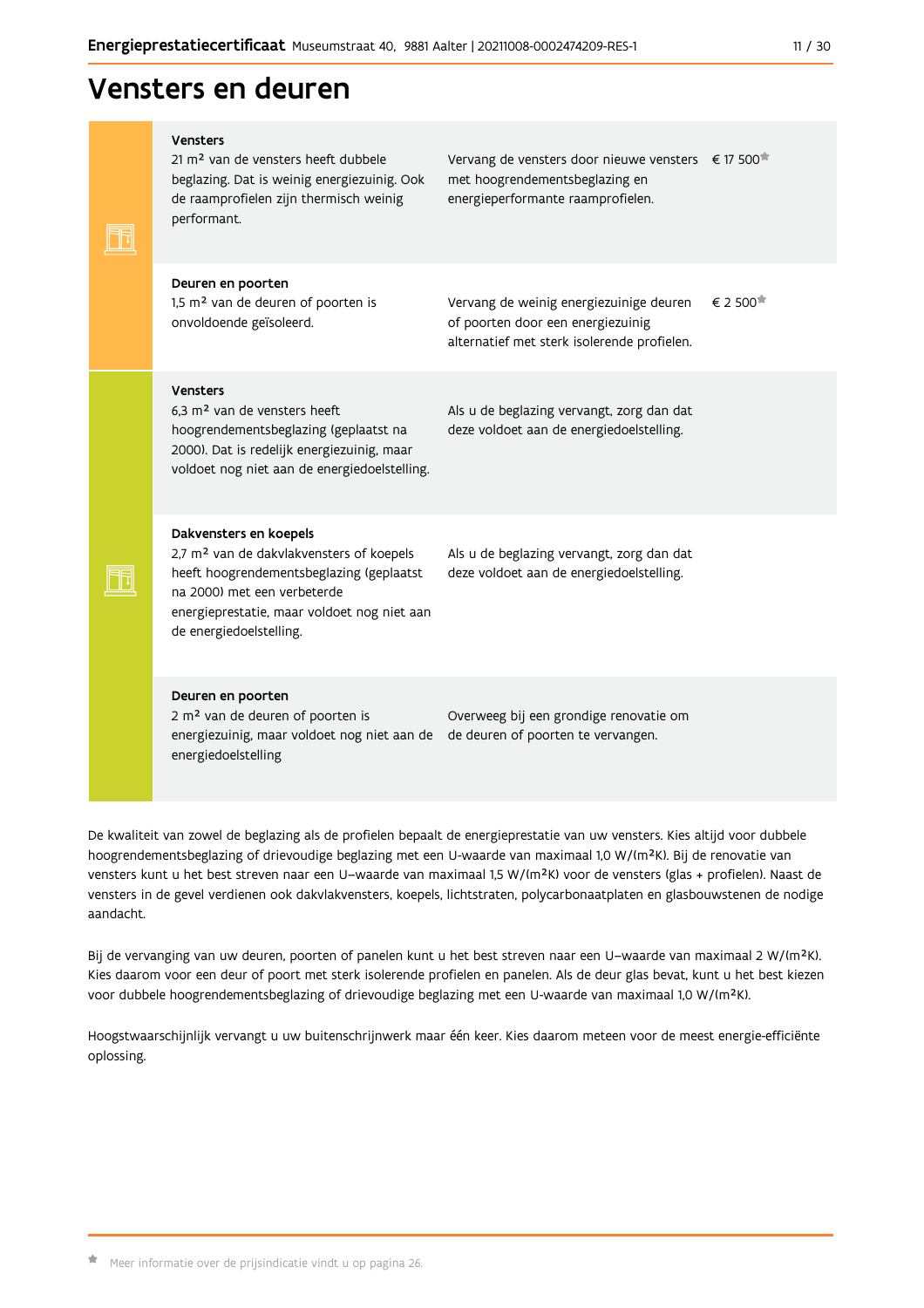# Denk vooruit!

- · Vervangt u eerst uw buitenschrijnwerk en isoleert u pas nadien uw gevels? Zorg er nu al voor dat de buitenmuurisolatie zonder koudebruggen op de profielen van uw vensters en deuren zal kunnen aansluiten. Zo vermijdt u condensatie en schimmelvorming in uw woning.
- Bent u van plan om ventilatie te plaatsen met natuurlijke toevoer, eventueel in combinatie met mechanische afvoer? Bouw dan nu al ventilatieroosters in de vensters in.
- · Bent u van plan geautomatiseerde buitenzonwering te plaatsen? Breng dan nu al de nodige bekabeling aan.

#### Vensters vervangen

Het venster (glas + profielen) in zijn geheel vervangen is op energetisch vlak de beste oplossing. Als het om bepaalde redenen (esthetisch, bouwkundige regelgeving ...) niet mogelijk of gewenst is om het volledige venster te vervangen, vervang dan minstens het glas of plaats een dubbel raam of voorzetglas. Besteed altijd voldoende aandacht aan een luchtdichte plaatsing van het buitenschrijnwerk.

Beschikt u nog over oude rolluikkasten? Vervang ze door geïsoleerde luchtdichte kasten.

#### Deuren, poorten of panelen vervangen

Zorg ervoor dat deuren, poorten of panelen luchtdicht geplaatst worden. Een luchtdichte buitendeur is aan vier kanten uitgerust met een goede dichting. Aan de onderkant van de deur wordt daarvoor vaak gebruikgemaakt van een zogenaamde valdorpel. Dat is een automatisch tochtprofiel dat onzichtbaar in de onderkant van de deur is ingewerkt. Door een mechanisme gaat de valdorpel automatisch naar beneden als de deur dichtgaat en komt hij naar omhoog als de deur geopend wordt.

# Pas op!

· Dankzij de vervanging van het buitenschrijnwerk gaat de luchtdichtheid van uw woning er sterk op vooruit en kan de luchtverversing niet meer gebeuren via spleten en kieren. Voorzie dus een ventilatiesysteem om uw woning te ventileren. Dat is niet enkel essentieel om vochtproblemen te vermijden, maar ook voor uw gezondheid en uw comfort.

Laat u bijstaan door een architect, aannemer of vakman voor deskundig advies en een goede uitvoering van de werken.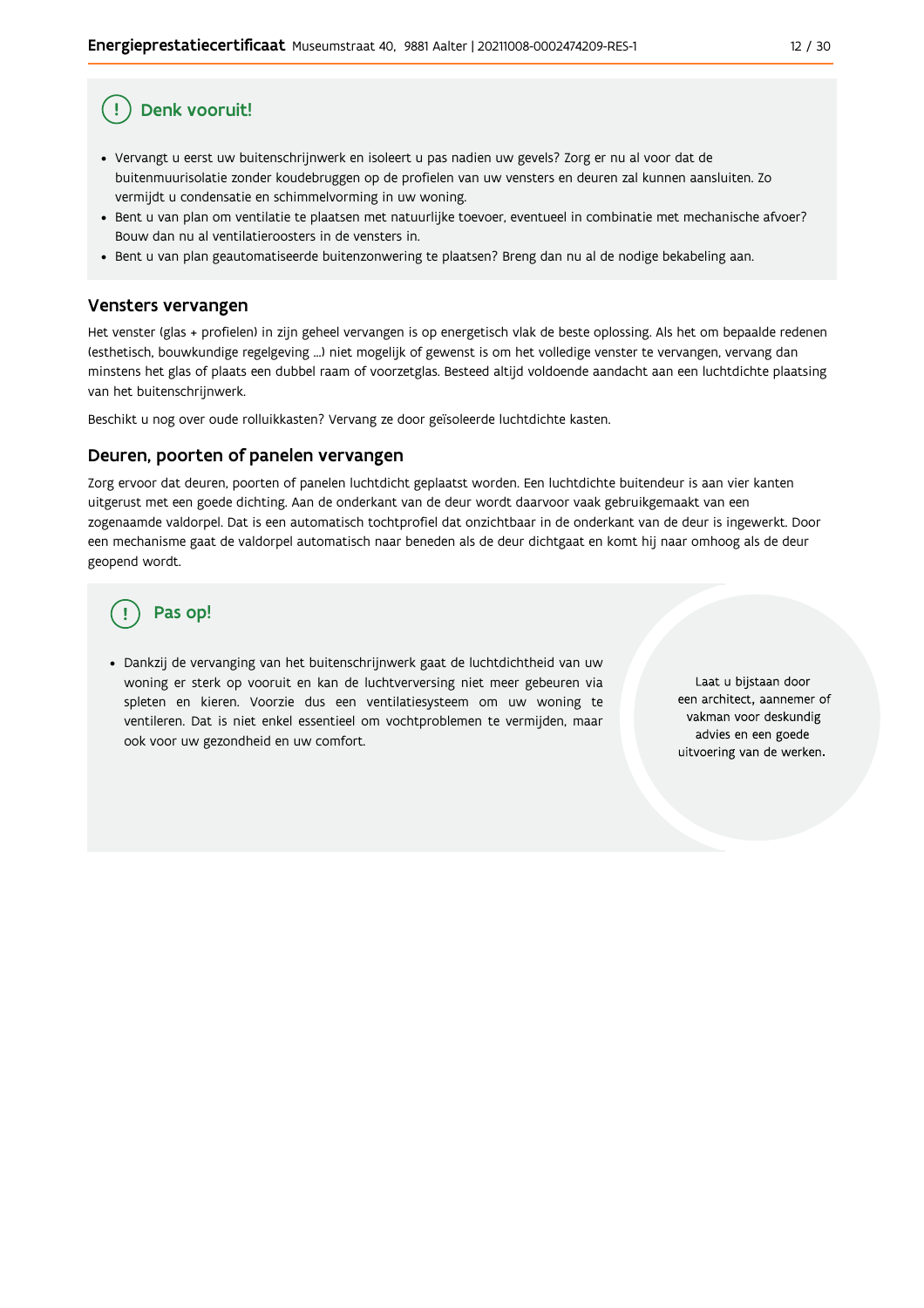#### Technische fiche van de vensters

De energiedeskundige heeft de onderstaande gegevens ingevoerd. Bezorg die gegevens aan uw vakman.

|           | Beschrijving                                    | Oriëntatie | Helling                                                                                  | Oppervlakte (m <sup>2</sup> ) | U-waarde bekend<br>(W/(m <sup>2</sup> K)) | <b>Beglazing</b>                         | Buitenzonwering                           | Profiel    | Berekende U-waarde<br>(W/(m <sup>2</sup> K)) |
|-----------|-------------------------------------------------|------------|------------------------------------------------------------------------------------------|-------------------------------|-------------------------------------------|------------------------------------------|-------------------------------------------|------------|----------------------------------------------|
|           | In voorgevel                                    |            |                                                                                          |                               |                                           |                                          |                                           |            |                                              |
| Ο         | VG2-GL1                                         |            | NW verticaal                                                                             | 1,7                           | 1,63                                      | HR-glas b<br>U=1,10 W/(m <sup>2</sup> K) | handbediend                               |            | 1,63                                         |
| $\bullet$ | VG1-GL3                                         |            | NW verticaal                                                                             | 1,1                           | $\overline{\phantom{a}}$                  | dubbel glas                              | handbediend                               | kunst>2k   | 2,86                                         |
| $\bullet$ | VG1-GL4                                         |            | NW verticaal                                                                             | 2,8                           | $\overline{\phantom{a}}$                  | dubbel glas                              | handbediend                               | kunst>2k   | 2,86                                         |
| $\bullet$ | VG1-GL1                                         |            | NW verticaal                                                                             | 4,3                           | $\overline{\phantom{a}}$                  | dubbel glas ?                            | handbediend                               | kunst>2k   | 2,86                                         |
| $\bullet$ | VG1-GL2                                         |            | NW verticaal                                                                             | 0,6                           | $\overline{\phantom{0}}$                  | dubbel glas                              | handbediend                               | kunst>2k   | 2,86                                         |
|           | In achtergevel                                  |            |                                                                                          |                               |                                           |                                          |                                           |            |                                              |
| $\bullet$ | AG3-GL1                                         | ZO         | verticaal                                                                                | 2,6                           | 1,61                                      | HR-glas b<br>U=1,10 W/(m <sup>2</sup> K) | handbediend                               |            | 1,61                                         |
| $\bullet$ | AG4-GL1                                         | ZO         | verticaal                                                                                | 1,9                           | $\overline{\phantom{a}}$                  | HR-glas b                                | handbediend                               | kunst>2000 | 1,62                                         |
| $\bullet$ | AG2-GL1                                         | ZO         | verticaal                                                                                | 1,4                           | $\overline{\phantom{a}}$                  | dubbel glas                              | handbediend                               | kunst>2k   | 2,30                                         |
| $\bullet$ | AG1-GL2                                         | ZO         | verticaal                                                                                | 2,2                           | $\overline{\phantom{a}}$                  | dubbel glas                              | handbediend                               | kunst>2k   | 2,86                                         |
| $\bullet$ | AG1-GL1                                         | ZO         | verticaal                                                                                | 0,9                           | $\frac{1}{2}$                             | dubbel glas                              |                                           | kunst>2k   | 2,86                                         |
|           | In rechtergevel                                 |            |                                                                                          |                               |                                           |                                          |                                           |            |                                              |
| $\bullet$ | RG5-GL1                                         | ZW         | verticaal                                                                                | 0,4                           | $\overline{\phantom{a}}$                  | dubbel glas                              | handbediend                               | kunst>2k   | 2,86                                         |
| $\bullet$ | RG5-GL2                                         | ZW         | verticaal                                                                                | 0,2                           | $\overline{\phantom{a}}$                  | dubbel glas                              |                                           | kunst>2k   | 2,86                                         |
| $\bullet$ | RG4-GL1                                         | ZW         | verticaal                                                                                | 0,8                           | $\overline{\phantom{a}}$                  | dubbel glas                              | handbediend                               | kunst>2k   | 2,30                                         |
| $\bullet$ | RG4-GL2                                         | ZW         | verticaal                                                                                | 2                             | $\overline{\phantom{a}}$                  | dubbel glas                              | handbediend                               | kunst>2k   | 2,30                                         |
| $\bullet$ | RG4-GL3                                         | ZW         | verticaal                                                                                | 1,9                           | $\overline{\phantom{a}}$                  | dubbel glas                              | handbediend                               | kunst>2k   | 2,30                                         |
| $\bullet$ | RG1-GL1                                         | ZW         | verticaal                                                                                | 2,4                           | $\overline{\phantom{a}}$                  | dubbel glas                              | handbediend                               | kunst>2k   | 2,86                                         |
|           | In hellend dak voor                             |            |                                                                                          |                               |                                           |                                          |                                           |            |                                              |
|           | DV1-GL1                                         | <b>NW</b>  | 45                                                                                       | 1,4                           | 1,46                                      | HR-glas b<br>$U=1,10 W/(m^2K)$           |                                           |            | 1,46                                         |
|           | In hellend dak achter                           |            |                                                                                          |                               |                                           |                                          |                                           |            |                                              |
|           | DA2-GL1                                         | ZO         | 45                                                                                       | 1,4                           | 1,46                                      | HR-glas b<br>U=1,10 W/(m <sup>2</sup> K) | handbediend                               |            | 1,46                                         |
|           | Legende glastypes<br>HR-glas b<br>dubbel glas ? | 2000       | Hoogrendementsglas bouwjaar >=<br>Gewone dubbele beglazing of<br>hoogrendementsbeglazing |                               |                                           | dubbel glas                              | Gewone dubbele beglazing                  |            |                                              |
|           | Legende profieltypes<br>kunst>2k                |            | Kunststof profiel, 2 of meer kamers                                                      |                               |                                           | kunst>2000                               | Kunststof profiel, 2 of meer kamers ≥2000 |            |                                              |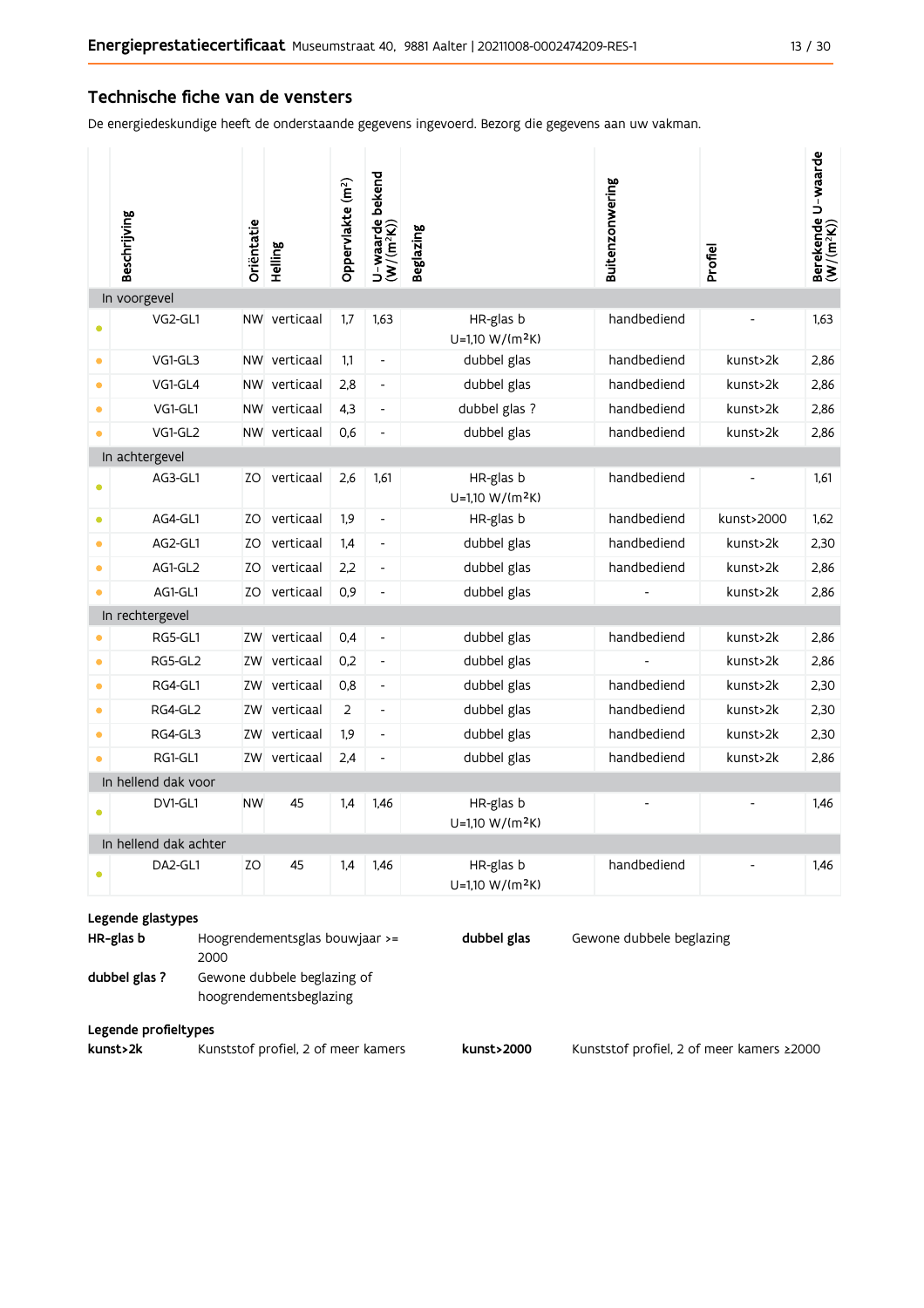#### Technische fiche van de deuren, poorten en panelen

De energiedeskundige heeft de onderstaande gegevens ingevoerd. Bezorg die gegevens aan uw vakman.



#### Legende deur/paneeltypes

**b** deur/paneel niet in metaal

Legende profieltypes

kunst>2k

Kunststof profiel, 2 of meer kamers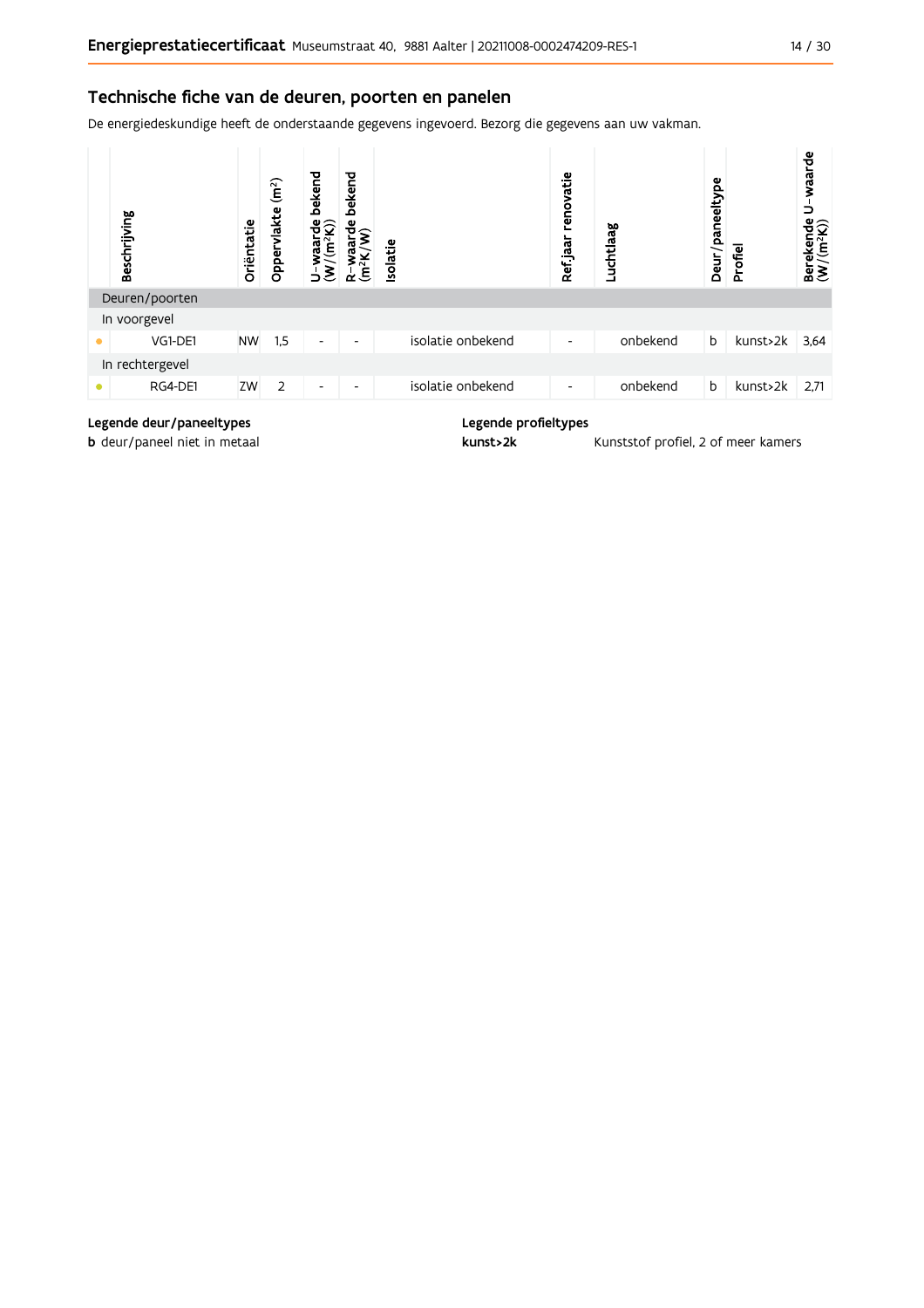#### 15 / 30

| <b>Muren</b> |  |
|--------------|--|
|--------------|--|

| Ш           | Muur in contact met volle grond<br>2.7 m <sup>2</sup> van de muren in contact met volle<br>grond is niet geïsoleerd.        | Plaats isolatie aan de binnenkant van de<br>muur.                                                                                                                                            | $\epsilon$ 500 <sup><math>\pi</math></sup>     |
|-------------|-----------------------------------------------------------------------------------------------------------------------------|----------------------------------------------------------------------------------------------------------------------------------------------------------------------------------------------|------------------------------------------------|
|             | Muur (spouw)<br>26 m <sup>2</sup> van de spouwmuren is niet geïsoleerd. Breng isolatie aan in de spouw en plaats            | bijkomende isolatie aan de binnenkant van<br>de spouwmuur<br>of breng isolatie aan in de spouw en plaats € 10 500 <sup>*</sup><br>bijkomende isolatie aan de buitenkant van<br>de spouwmuur. | $\epsilon$ 7 000 <sup><math>\star</math></sup> |
|             | Muur<br>201 m <sup>2</sup> van de muren is (vermoedelijk) niet<br>geïsoleerd.                                               | Plaats isolatie aan de binnenkant van de<br>muur<br>of plaats isolatie aan de buitenkant van de € 52 000<br>muur.                                                                            | $\epsilon$ 40 000 <sup><math>\pi</math></sup>  |
| $\mathbf F$ | Muur<br>21 m <sup>2</sup> van de muren is redelijk goed<br>geïsoleerd, maar voldoet nog niet aan de<br>energiedoelstelling. | Overweeg bij een grondige renovatie om<br>bijkomende isolatie aan de binnenkant van<br>de muren te plaatsen<br>of aan de buitenkant van de muren te<br>plaatsen.                             |                                                |

Bij de isolatie van de muren kunt u het best streven naar een U-waarde van maximaal 0,24 W/(m<sup>2</sup>K). Dat komt overeen met een isolatielaag van ongeveer 14 cm minerale wol, EPS of XPS ( $\lambda_a$  = 0,035 W/(mK)) of 10 cm PUR of PIR ( $\lambda_a$  = 0,023 W/(mK)). Als u de isolatie tussen regelwerk plaatst, breng dan minstens 6 cm extra isolatie aan.

Hoogstwaarschijnlijk renoveert u uw muren maar één keer grondig. Isoleer daarom meteen maximaal. De energiedoelstelling van 0,24 W/(m<sup>2</sup>K) vormt de basis, maar u kunt altijd streven naar beter.

# Pas op!

- · De warmteverliezen worden niet alleen beperkt door goed te isoleren, maar ook door luchtlekken te vermijden. Besteed voldoende aandacht aan het luchtdicht aansluiten van de muurisolatie op vensters en deuren, de vloer en het dak.
- · Door het isoleren van de muren gaat de luchtdichtheid van uw woning er op vooruit en kan de luchtverversing niet meer gebeuren via spleten en kieren. Voorzie dus een ventilatiesysteem om uw woning te ventileren. Dat is niet enkel essentieel om vochtproblemen te vermijden, maar ook voor uw gezondheid en uw comfort.

Laat u bijstaan door een architect, aannemer of vakman voor deskundig advies en een goede uitvoering van de werken.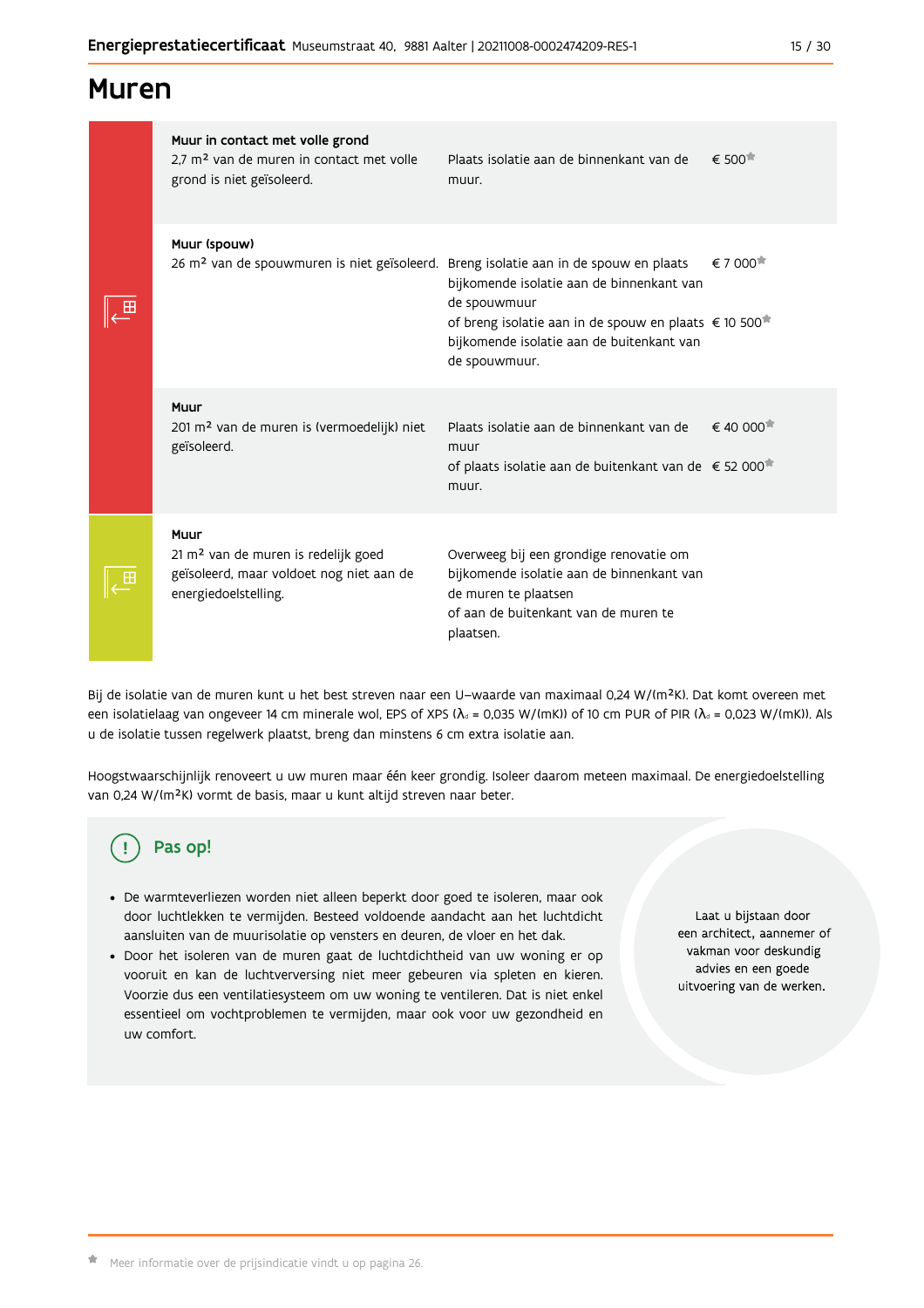### Methodes om buitenmuren te isoleren

Er bestaan een aantal methodes om muren te isoleren. U kunt die methodes combineren om de energiedoelstelling van 0,24 W/(m<sup>2</sup>K) te halen.

#### Spouwmuren isoleren

Na-isolatie van de spouw moet gebeuren door een gecertificeerde aannemer. Een 5 cm brede spouw isoleren is vaak niet genoeg om de energiedoelstelling van 0,24 W/(m<sup>2</sup>K) te halen. Combineer de isolatie van de spouw met isolatie aan de binnen of buitenkant van de muren.



1. Dragende muur | 2. Ingeblazen isolatie | 3. Gevelsteen / gevelbekleding

### $\bigoplus$

- Weinig overlast en snelle uitvoering.
- Relatief goedkoop
- · Geen invloed op het uitzicht van de woning.

### ⊙

- · Niet altijd toepasbaar (te smalle of vervuilde spouw, vorstschade, dampremmende gevelbekleding ...)
- Koudebruggen zijn moeilijk weg te werken

### Muren aan de buitenkant isoleren

een geïsoleerde spouw op te trekken of door isolatiemateriaal aan te brengen met daarop een bepleistering of een nieuwe gevelbekleding.



1. Buitenmuur | 2. Isolatie | 3. Vochtscherm | 4. Afwerkingslaag | 5. Stijl- en regelwerk (optioneel)

#### $\odot$

- · Bouwfysisch veruit de beste oplossing.
- Koudebruggen worden weggewerkt.
- · Nieuw uitzicht van de woning.

### $\odot$

- Vrij dure oplossing.
- · Niet toepasbaar bij beschermde of siergevels.
- Soms is een stedenbouwkundige vergunning vereist.

# Denk vooruit!

- · Nadien uw dak isoleren? Zorg nu al dat de dakisolatie zal kunnen aansluiten op de muurisolatie
- Vernieuw eerst vensters en deuren (indien nodig), zodat de buitenisolatie hierop kan aansluiten.
- Hou nu al rekening met later te plaatsen zonwering.

### Muren aan de binnenkant isoleren

Dat kan door een extra buitenmuur met Isolatieplaten kunnen rechtstreeks op de bestaande muur bevestigd worden of een structuur in hout of metaal kan opgevuld worden met isolatie

('voorzetwandsysteem'). Binnenisolatie is een delicaat werk. Vraag advies aan een vakman of laat het uitvoeren door een gecertificeerd aannemer.



1. Buitengevel | 2. Isolatie | 3. Dampscherm | 4. Binnenafwerking | 5. Stijl- en regelwerk (optioneel)

#### $\bigodot$

- Relatief eenvoudig zelf uit te voeren.
- · Geen invloed op het uitzicht van de woning.

### $\odot$

- · Bouwfysisch de meest delicate oplossing.
- De binnenruimte verkleint en stopcontacten, leidingen en radiatoren moeten worden verplaatst.

# Denk vooruit!

- Vernieuw eerst vensters en deuren (indien nodig), zodat de binnenisolatie hierop kan aansluiten.
- Breng eventueel wandverstevigingen aan om later kaders en kasten te kunnen ophangen.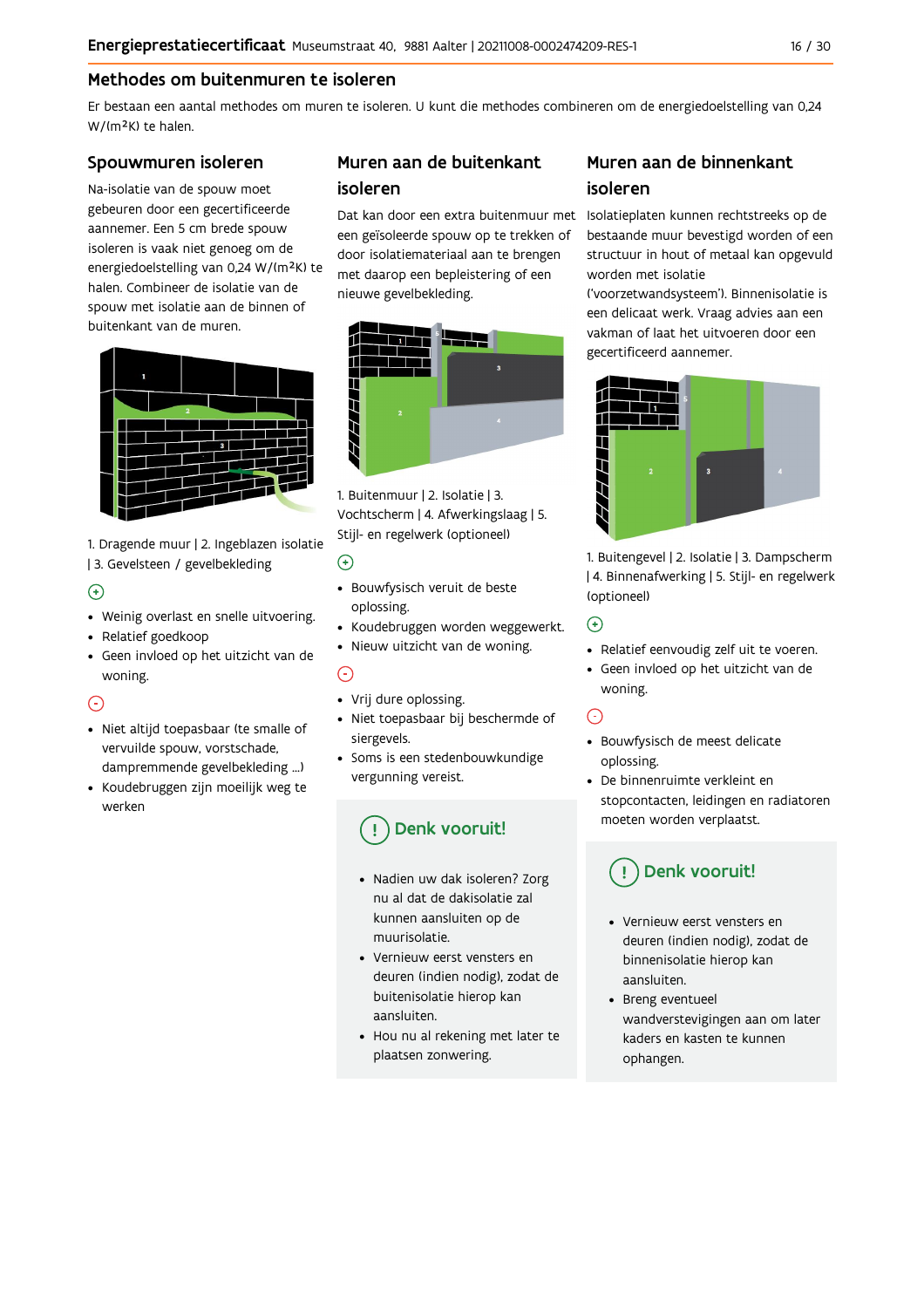#### Technische fiche van de muren

De energiedeskundige heeft de onderstaande gegevens ingevoerd. Bezorg die gegevens aan uw vakman.

| Beschrijving                                 |                                      | Oriëntatie | Netto-oppervlakte (m <sup>2</sup> ) | Diepte onder maaiveld (m)    | U-waarde bekend (W/(m <sup>2</sup> K)) | R-waarde bekend (m <sup>2</sup> K/W) | <b>Isolatie</b>   | Ref jaar renovatie       | Luchtlaag            | Muurtype     | Berekende U-waarde<br>(W/(m <sup>2</sup> K)) |
|----------------------------------------------|--------------------------------------|------------|-------------------------------------|------------------------------|----------------------------------------|--------------------------------------|-------------------|--------------------------|----------------------|--------------|----------------------------------------------|
| Buitenmuur                                   |                                      |            |                                     |                              |                                        |                                      |                   |                          |                      |              |                                              |
| Voorgevel                                    | VG <sub>2</sub>                      | <b>NW</b>  | 10,8                                | $\qquad \qquad -$            | 0,31                                   | $\overline{\phantom{a}}$             | in houtskelet     | $\overline{\phantom{a}}$ | onbekend             |              | 0,31                                         |
|                                              | VG1                                  | <b>NW</b>  | 26                                  | $\qquad \qquad \blacksquare$ |                                        |                                      | isolatie afwezig  | $\blacksquare$           |                      | a            | 1,79                                         |
| Ο                                            |                                      |            |                                     |                              |                                        |                                      |                   |                          | aanwezig<br>in spouw |              |                                              |
| Achtergevel                                  |                                      |            |                                     |                              |                                        |                                      |                   |                          |                      |              |                                              |
|                                              | AG3                                  | ZO         | 9,9                                 | $\frac{1}{2}$                | 0,31                                   | $\blacksquare$                       | in houtskelet     | $\overline{\phantom{a}}$ | onbekend             |              | 0,31                                         |
|                                              | AG1                                  | ZO         | 16,6                                | $\overline{\phantom{0}}$     |                                        | ۰                                    | isolatie onbekend | $\overline{\phantom{a}}$ | onbekend             | a            | 2,33                                         |
| Rechtergevel                                 |                                      |            |                                     |                              |                                        |                                      |                   |                          |                      |              |                                              |
|                                              | RG1                                  | ZW         | 20                                  | $\overline{\phantom{0}}$     | $\overline{\phantom{a}}$               | ۰                                    | isolatie onbekend | $\overline{\phantom{a}}$ | onbekend             | a            | 2,33                                         |
|                                              | RG5                                  | ZW         | 11,8                                | $\overline{\phantom{0}}$     |                                        | L,                                   | isolatie onbekend | $\overline{\phantom{a}}$ | onbekend             | a            | 2,33                                         |
| Linkergevel                                  |                                      |            |                                     |                              |                                        |                                      |                   |                          |                      |              |                                              |
|                                              | LG3                                  | <b>NO</b>  | 0,6                                 | ÷                            | $\overline{a}$                         | ۰                                    | isolatie afwezig  | $\overline{\phantom{a}}$ | aanwezig<br>in spouw | a            | 1,79                                         |
| $\bullet$                                    | LG1                                  | <b>NO</b>  | 94                                  | L,                           | ÷,                                     |                                      | isolatie afwezig  | $\overline{\phantom{a}}$ | onbekend             | a            | 2,33                                         |
| Muur in contact met onverwarmde ruimte       |                                      |            |                                     |                              |                                        |                                      |                   |                          |                      |              |                                              |
| Voorgevel                                    |                                      |            |                                     |                              |                                        |                                      |                   |                          |                      |              |                                              |
|                                              | VG4                                  | <b>NW</b>  | 3                                   | $\overline{\phantom{0}}$     |                                        | ۰                                    | isolatie onbekend | $\overline{\phantom{a}}$ | onbekend             | а            | 1,92                                         |
|                                              | VG5                                  | <b>NW</b>  | 15,5                                | $\overline{\phantom{0}}$     | $\overline{a}$                         | L,                                   | isolatie afwezig  | $\overline{\phantom{a}}$ | onbekend             | a            | 1,92                                         |
| Achtergevel                                  |                                      |            |                                     |                              |                                        |                                      |                   |                          |                      |              |                                              |
|                                              | AG <sub>2</sub>                      | ΖO         | 4,5                                 | $\overline{\phantom{a}}$     | $\overline{\phantom{a}}$               | $\frac{1}{2}$                        | isolatie onbekend | $\overline{\phantom{a}}$ | onbekend             | a            | 1,92                                         |
|                                              | AG4                                  | ZO         | 11,3                                | ÷                            |                                        |                                      | isolatie onbekend | $\overline{\phantom{a}}$ | onbekend             | a            | 1,92                                         |
| Rechtergevel                                 |                                      |            |                                     |                              |                                        |                                      |                   |                          |                      |              |                                              |
|                                              | RG4                                  | ZW         | 18,3                                |                              |                                        |                                      | isolatie onbekend | $\overline{\phantom{a}}$ | onbekend             | a            | 1,92                                         |
| Linkergevel                                  |                                      |            |                                     |                              |                                        |                                      |                   |                          |                      |              |                                              |
|                                              | LG4                                  | <b>NO</b>  | 5,2                                 | $\overline{a}$               |                                        |                                      | isolatie afwezig  | $\overline{\phantom{0}}$ | onbekend             | $\mathsf{a}$ | 1,92                                         |
| Muur in contact met volle grond<br>Voorgevel |                                      |            |                                     |                              |                                        |                                      |                   |                          |                      |              |                                              |
|                                              | VG3                                  | <b>NW</b>  | 0,3                                 | 0,4                          | $\overline{\phantom{a}}$               |                                      | isolatie afwezig  | -                        | onbekend             |              | $a$ 1,54                                     |
|                                              |                                      |            |                                     |                              |                                        |                                      |                   |                          |                      |              |                                              |
| Rechtergevel                                 | RG3                                  | ZW         | 1,2                                 | 0,4                          | $\overline{\phantom{a}}$               |                                      | isolatie afwezig  | ۰                        | onbekend             |              | $a$ 1,54                                     |
| Linkergevel                                  |                                      |            |                                     |                              |                                        |                                      |                   |                          |                      |              |                                              |
|                                              | LG <sub>2</sub>                      | <b>NO</b>  | 1,2                                 | 0,4                          | $\overline{\phantom{a}}$               | $\qquad \qquad \blacksquare$         | isolatie afwezig  | $\overline{\phantom{0}}$ | onbekend             |              | $a$ 1,54                                     |
|                                              | Muur in contact met verwarmde ruimte |            |                                     |                              |                                        |                                      |                   |                          |                      |              |                                              |
| Rechtergevel                                 |                                      |            |                                     |                              |                                        |                                      |                   |                          |                      |              |                                              |
|                                              | RG <sub>2</sub>                      | ZW         | 39                                  | $\overline{\phantom{0}}$     | 0,31                                   | $\qquad \qquad \blacksquare$         | in houtskelet     | $\overline{\phantom{0}}$ | onbekend             |              | 0,31                                         |

#### Legende

a muur niet in isolerende snelbouwsteen of cellenbeton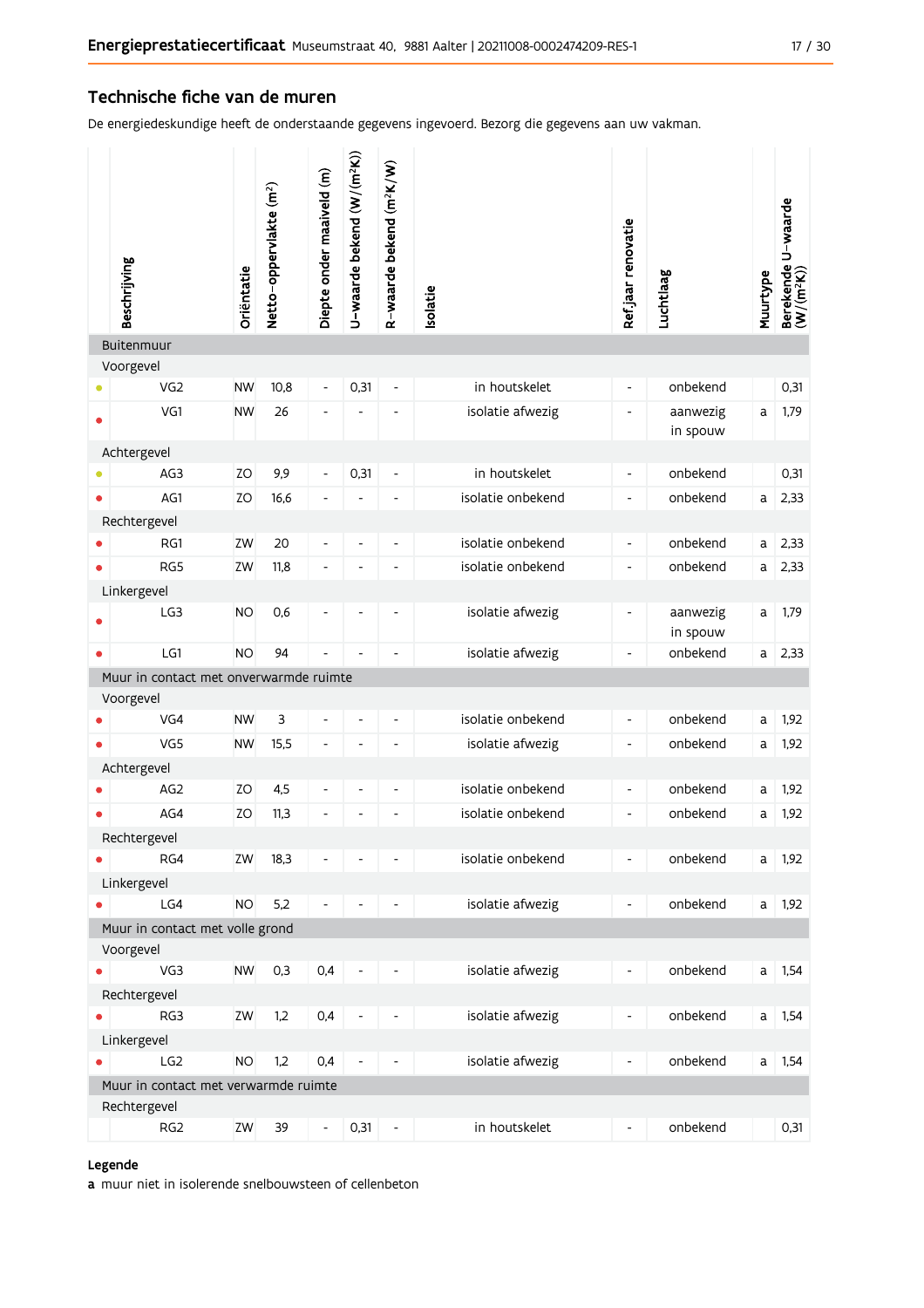# Vloeren

| ↓⊞                      | Vloer boven kelder of buiten<br>0,4 m <sup>2</sup> van de vloer is vermoedelijk niet<br>geïsoleerd.        | Plaats isolatie.             | € 500                 |
|-------------------------|------------------------------------------------------------------------------------------------------------|------------------------------|-----------------------|
| $\downarrow^{\boxplus}$ | Vloer op volle grond<br>105 m <sup>2</sup> van de vloer op volle grond is<br>vermoedelijk niet geïsoleerd. | Plaats isolatie in de vloer. | € 23 000 <sup>★</sup> |
|                         | Proficiat! 32 m <sup>2</sup> van de vloer voldoet al aan de energiedoelstelling.                           |                              |                       |

Bij de isolatie van uw vloeren kunt u het best streven naar een U-waarde van maximaal 0,24 W/(m<sup>2</sup>K). Bij een vloer boven een kelder komt dat overeen met een isolatielaag van ongeveer 10 cm minerale wol ( $\lambda_d$  = 0,040 W/(mK)) of 7 cm gespoten PUR of PIR ( $\lambda_a$  = 0,030 W/(mK)). Omdat de warmteverliezen naar de grond beperkt zijn, hoeft de isolatielaag in vloeren op volle grond iets minder dik te zijn.

Hoogstwaarschijnlijk renoveert u uw vloer(en) maar één keer grondig. Isoleer daarom meteen maximaal. De energiedoelstelling van 0,24 W/(m<sup>2</sup>K) vormt de basis, maar u kunt altijd streven naar beter.

### Een vloer boven (kruip) kelder, onverwarmde ruimte of buitenomgeving isoleren

De isolatie wordt aan de onderkant van uw vloer aangebracht, op voorwaarde dat de kelder toegankelijk en minstens 50 cm hoog is. Keldermuren onderbreken de vloerisolatie en zorgen voor koudebruggen. Dat kunt u oplossen door de keldermuren ter plaatse van de aansluiting met de vloerisolatie ook met isolatie in te pakken. Hebt u een kruipkelder? Vraag dan steeds advies aan een specialist, want kruipkelders isoleren is niet eenvoudig en kan bouwfysisch delicaat zijn.

### Een vloer op volle grond isoleren

Om het niveau van uw vloer te kunnen behouden wordt de vloerbedekking, dekvloer en draagvloer afgebroken en wordt de nodige grond uitgegraven. Let daarbij wel op dat uw funderingen diep genoeg zitten. De isolatie wordt op een nieuwe betonplaat aangebracht en afgewerkt met een nieuwe dekvloer en nieuwe vloerbedekking. Als het geen probleem is dat uw vloer verhoogt, dan is enkel de afbraak van de dekvloer en de vloerbedekking nodig. De isolatie wordt dan op de behouden draagvloer aangebracht en afgewerkt met een nieuwe dekvloer en vloerbedekking. Controleer hierbij altijd of de draagkracht van uw bestaande vloer voldoende groot is.



· Isoleert u eerst uw vloeren en dan uw muren? Hou dan nu al rekening met de aansluiting van de muurisolatie die u later gaat plaatsen. Zo kunt u koudebruggen vermiiden.

#### Ţ Denk vooruit!

- · Nadien uw muren isoleren? Zorg nu al dat de muurisolatie zal kunnen aansluiten op de vloerisolatie. Zo vermijdt u koudebruggen.
- Nadien uw installatie voor ruimteverwarming vervangen? Overweeg dan nu al om vloerverwarming te plaatsen.
- · Denk bij de renovatie van uw vloer al aan de installaties die u later wilt aanpassen. Plaats eventueel wachtbuizen voor technieken (bv. elektriciteitsleidingen) die u later nog wilt toevoegen.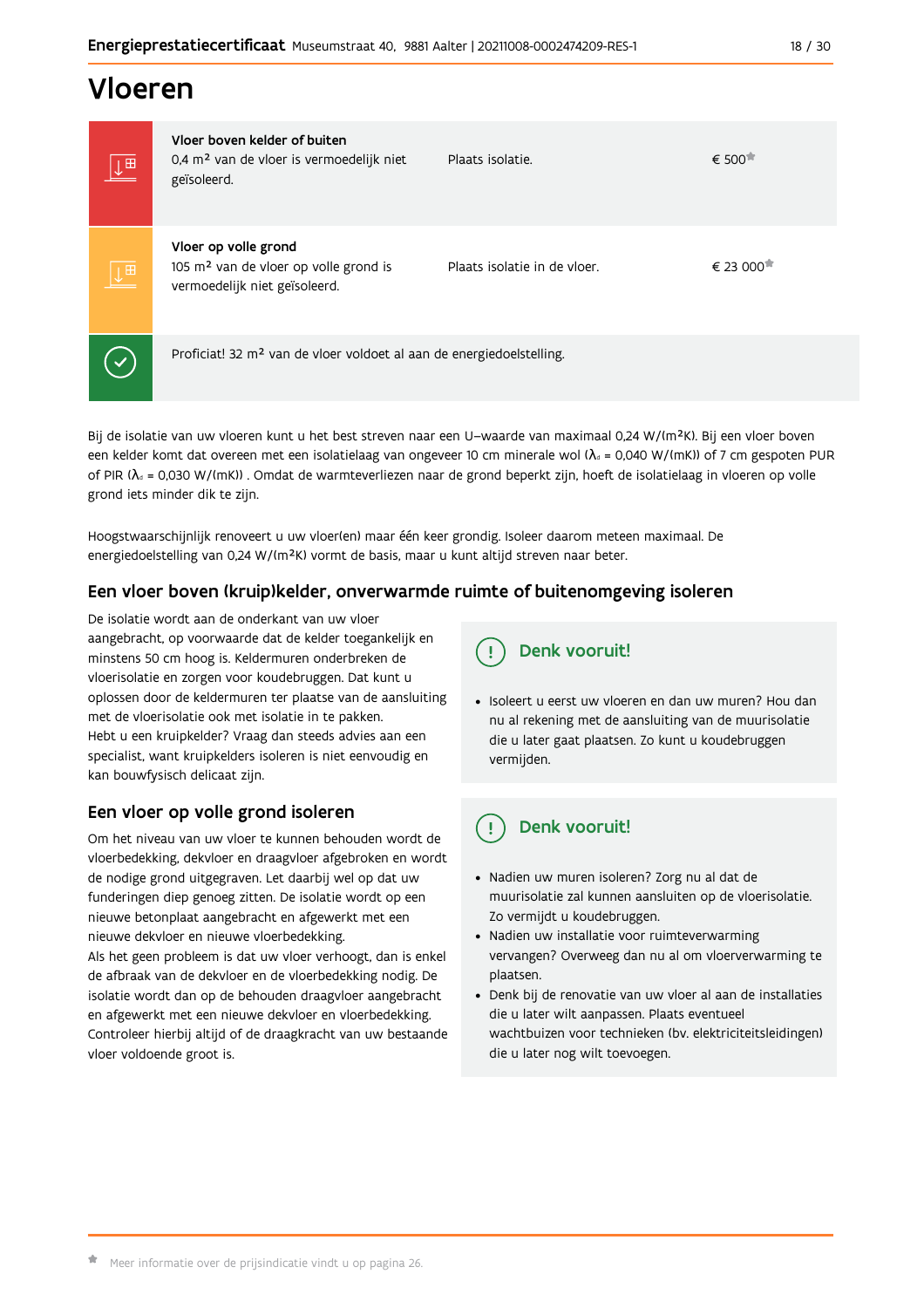

#### Technische fiche van de vloeren

De energiedeskundige heeft de onderstaande gegevens ingevoerd. Bezorg die gegevens aan uw vakman.



Legende

a vloer niet in cellenbeton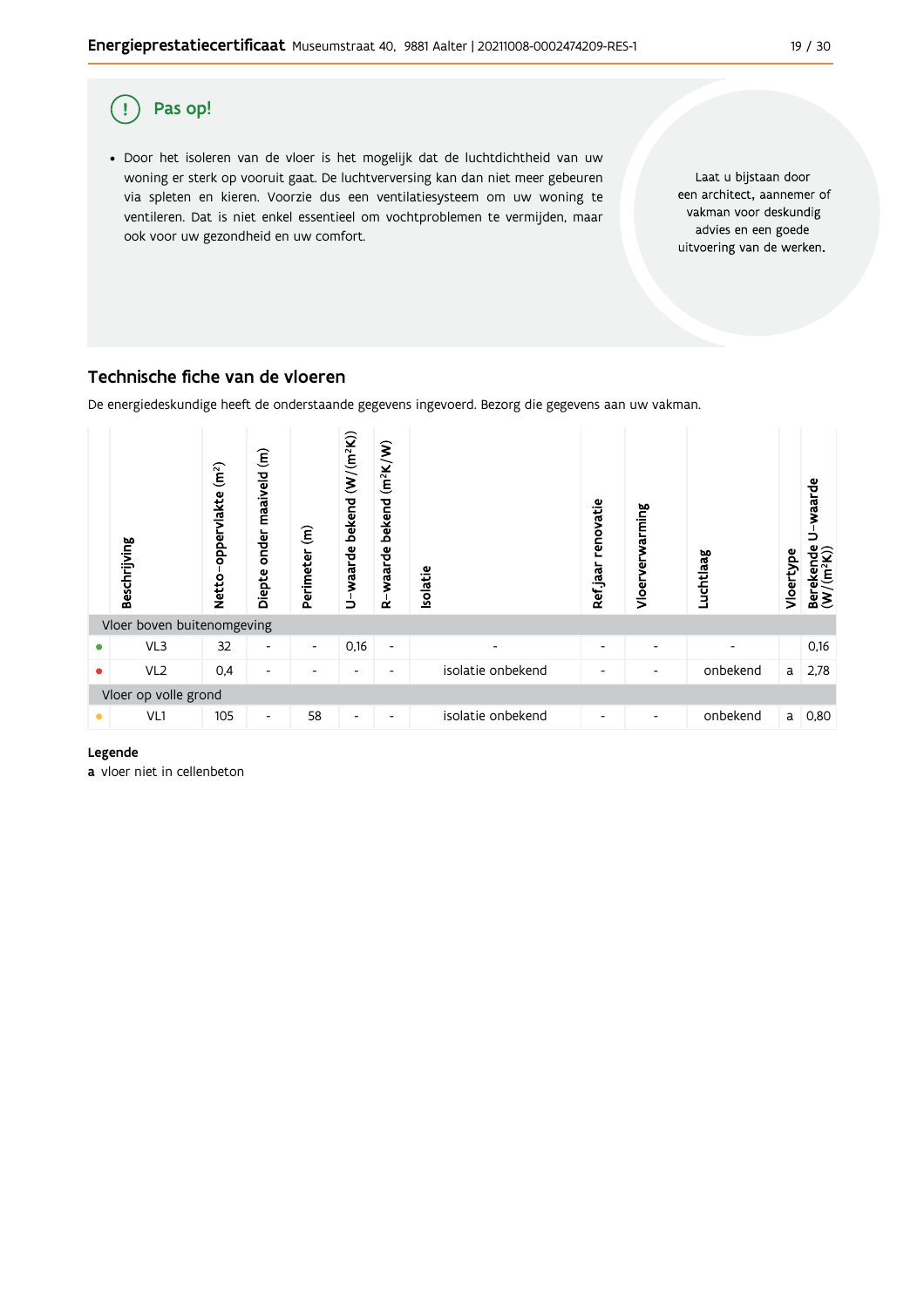# Ruimteverwarming

| Verwarming<br>100% van de woning wordt verwarmd met<br>een niet-condenserende ketel. | Vervang deze inefficiënte opwekker(s) door € 10 500 <sup>*</sup><br>een lucht/water of bodem/water<br>warmtepomp<br>of door een condenserende ketel.<br>Een condenserende ketel heeft een jets slechter rendement.<br>Gemiddeld gezien zal uw energiescore met een<br>condenserende ketel, na uitvoering van alle aanbevelingen,<br>een 20-tal kWh/(m <sup>2</sup> jaar) hoger liggen dan met een<br>warmtepomp. | $/ \in 21500$<br>$\epsilon$ 6 500 <sup>*</sup> |
|--------------------------------------------------------------------------------------|------------------------------------------------------------------------------------------------------------------------------------------------------------------------------------------------------------------------------------------------------------------------------------------------------------------------------------------------------------------------------------------------------------------|------------------------------------------------|
|                                                                                      |                                                                                                                                                                                                                                                                                                                                                                                                                  |                                                |

Bij de renovatie van uw verwarmingsinstallatie kunt u het best kiezen voor een energiezuinig systeem. Gebruik zo veel mogelijk hernieuwbare energiebronnen.

### Warmte opwekken op een energie-efficiënte manier

Bij uw renovatie kunt u het best kiezen voor een centraal toestel met een zo hoog mogelijk rendement en zo laag mogelijke werkingstemperatuur, zoals een warmtepomp of een condenserende ketel. Voorzie in een optimale centrale regeling, zoals een kamerthermostaat in combinatie met een buitenvoeler. Gebruik zo veel mogelijk hernieuwbare energiebronnen, zodat de zon, de lucht, de bodem of het water uw verwarmingsfactuur betalen. Andere opties zijn een warmtenet of een micro-warmte-krachtkoppeling.

### Warmtepomp



Als uw woning al goed geïsoleerd is en als u beschikt over oppervlakteverwarming of voldoende grote radiatoren, dan kunt u de plaatsing van een warmtepomp overwegen. Bij uw renovatie kunt u het hest kiezen voor een systeem met een seizoensprestatiefactor (SPF) van 4 of hoger.

Een warmtepomp brengt warmte uit de omgeving (lucht, water of bodem) op voldoende hoge temperatuur. 65% à 80% van de energie die de warmtepomp levert, wordt gewonnen uit de omgeving. Zo verbruikt een warmtepompinstallatie minder energie en stoot ze minder CO<sub>2</sub> uit dan een klassiek verwarmingssysteem.

### Condenserende ketel

Condenserende ketels hebben een nominaal rendement van meer dan 100% omdat ze de warmte in de waterdamp van de afgevoerde rookgassen recupereren.

Minder positief is dat condenserende ketels vaak werken op gas of stookolie. Dat zijn fossiele brandstoffen waarvan u het gebruik het best zo veel mogelijk kunt beperken. Overweeg daarom de combinatie van een condenserende ketel met een zonneboilerinstallatie met zonnecollectoren of de koppeling van een condenserende ketel aan een warmtepomp (=hybride warmtepomp).

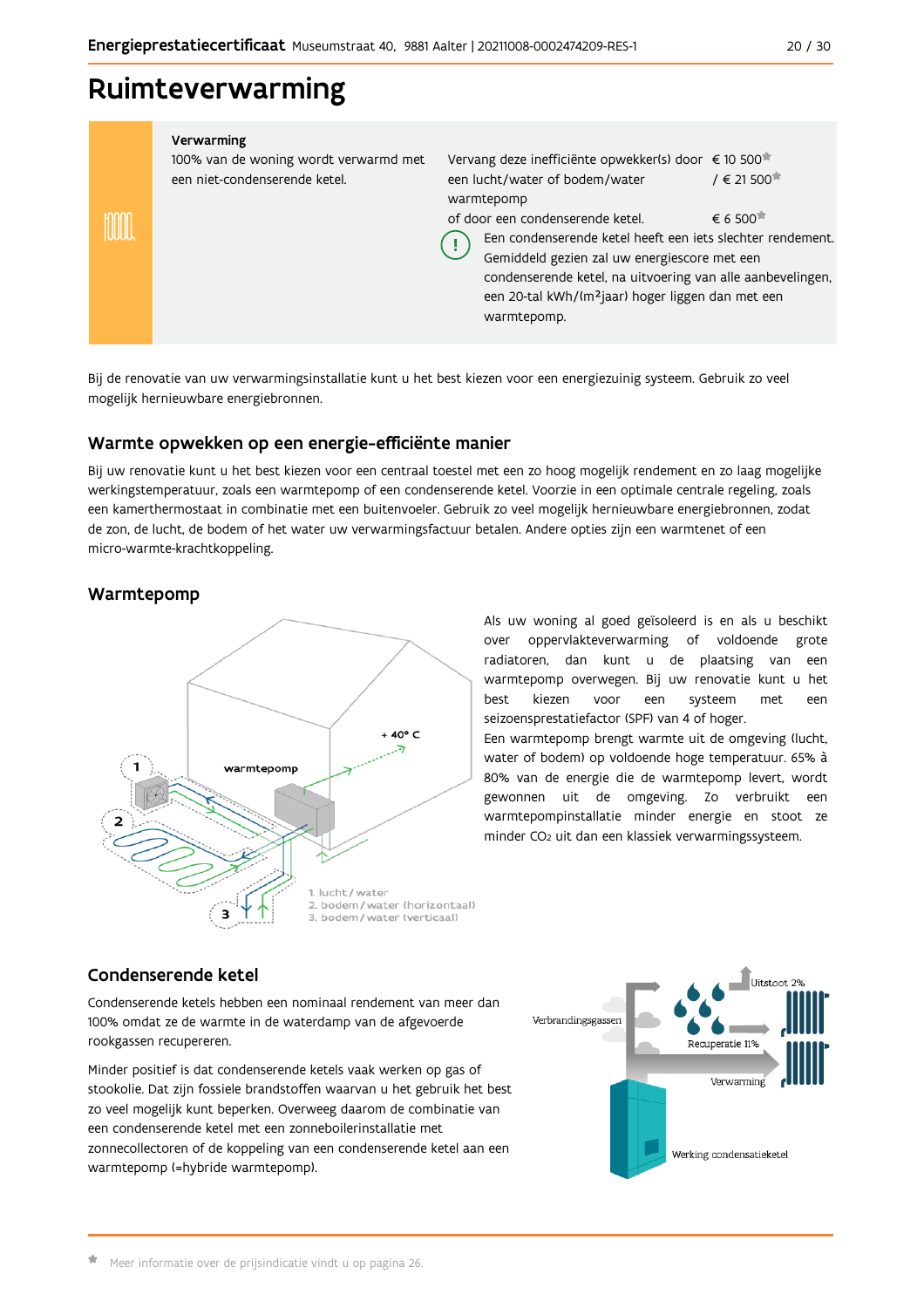#### (Micro-)warmte-krachtkoppeling

Een (micro-)warmte-krachtkoppeling is een toestel dat tegelijk elektriciteit en warmte opwekt met één enkele (fossiele) brandstof. U kunt het best met een vakman bekijken of uw woning geschikt is voor dit soort toestel.

#### Warmtenet

Als in uw stad of gemeente al warmtenetten beschikbaar zijn of als er plannen zijn om ze in de toekomst aan te leggen, overweeg dan om op die warmtenetten aan te sluiten of om nu al de nodige aansluitingsmogelijkheden te voorzien.

#### Denk vooruit! Ţ

- · Hou bij de keuze van uw verwarmingstoestel altijd rekening met de warmtevraag in de nog niet-verwarmde ruimtes.
- Vervangt u eerst uw verwarmingstoestel en gaat u dan pas isoleren? Kies in samenspraak met een vakman voor een toestel met een vermogen dat zoveel mogelijk is afgestemd op de toekomstige, en niet op de huidige, situatie. Indien het vermogen te groot is voor de gerenoveerde toestand, zal uw nieuw toestel na de renovatie aan een verminderd rendement werken.
- · Overweegt u een warmtepomp? Zorg dan eerst dat uw woning voldoende goed geïsoleerd is. Zo kan de warmtepomp op een lage temperatuur werken en werkt ze het meest efficiënt. Ook zijn er bij een bodemwarmtepomp dan minder grondboringen nodig, hetgeen de prijs kan drukken.

# Pas op!

- · Kiest u voor gefaseerd renoveren? Na bepaalde renovatiemaatregelen zult u minder hoeven te verwarmen. Hou er nu al rekening mee als u een verwarmingsoplossing kiest.
- · Let op dat u de kamerthermostaat niet plaatst tegen een buitengevel, naast een verwarmingselement of op een plaats waar veel tocht is. De regeling van uw verwarming werkt dan niet goed.

Laat u bijstaan door een architect, aannemer of vakman voor deskundig advies en een goede uitvoering van de werken.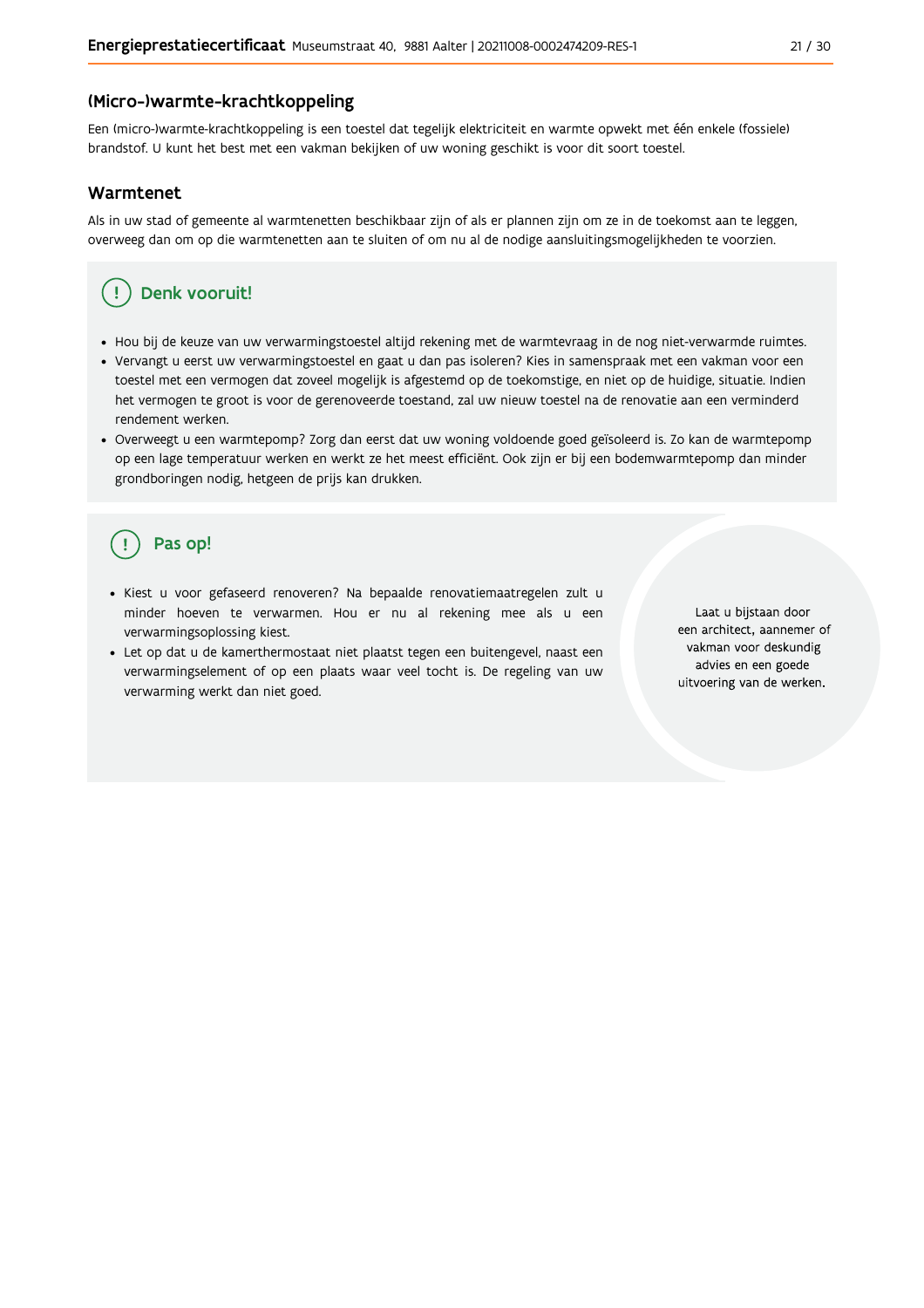#### Technische fiche van de ruimteverwarming

De energiedeskundige heeft de onderstaande gegevens ingevoerd. Bezorg die gegevens aan uw vakman.

### Installaties met één opwekker

|                                      | RV1                         |  |  |
|--------------------------------------|-----------------------------|--|--|
|                                      | $\circledR$                 |  |  |
| Omschrijving                         | L,                          |  |  |
| Type verwarming                      | centraal                    |  |  |
| Aandeel in volume (%)                | 100%                        |  |  |
| Installatierendement (%)             | 66%                         |  |  |
| Aantal opwekkers                     | $\mathbf{1}$                |  |  |
| Opwekking                            |                             |  |  |
|                                      | $\odot$                     |  |  |
| Type opwekker                        | individueel                 |  |  |
| Energiedrager                        | stookolie                   |  |  |
| Soort opwekker(s)                    | niet-condenserende<br>ketel |  |  |
| Bron/afgiftemedium                   | $\blacksquare$              |  |  |
| Vermogen (kW)                        | $\overline{a}$              |  |  |
| Elektrisch vermogen WKK              | $\overline{a}$              |  |  |
| (kW)                                 |                             |  |  |
| Aantal (woon)eenheden                | $\overline{\phantom{a}}$    |  |  |
| Rendement                            | $\overline{\phantom{a}}$    |  |  |
| Referentiejaar fabricage             | 1996                        |  |  |
| Labels                               | Optimaz Oud                 |  |  |
| Locatie                              | binnen beschermd            |  |  |
|                                      | volume                      |  |  |
| Distributie                          |                             |  |  |
| Externe stookplaats                  | nee                         |  |  |
| Ongeïsoleerde leidingen (m)          | 0m ≤ lengte ≤ 2m            |  |  |
| Ongeïsoleerde combilus (m)           | $\overline{a}$              |  |  |
| Aantal (woon)eenheden op<br>combilus | $\overline{a}$              |  |  |
| Afgifte & regeling                   |                             |  |  |
| Type afgifte                         | radiatoren/convectoren      |  |  |
| Regeling                             | pompregeling<br>onbekend    |  |  |
|                                      | thermostatische             |  |  |
|                                      | radiatorkranen              |  |  |
|                                      | kamerthermostaat            |  |  |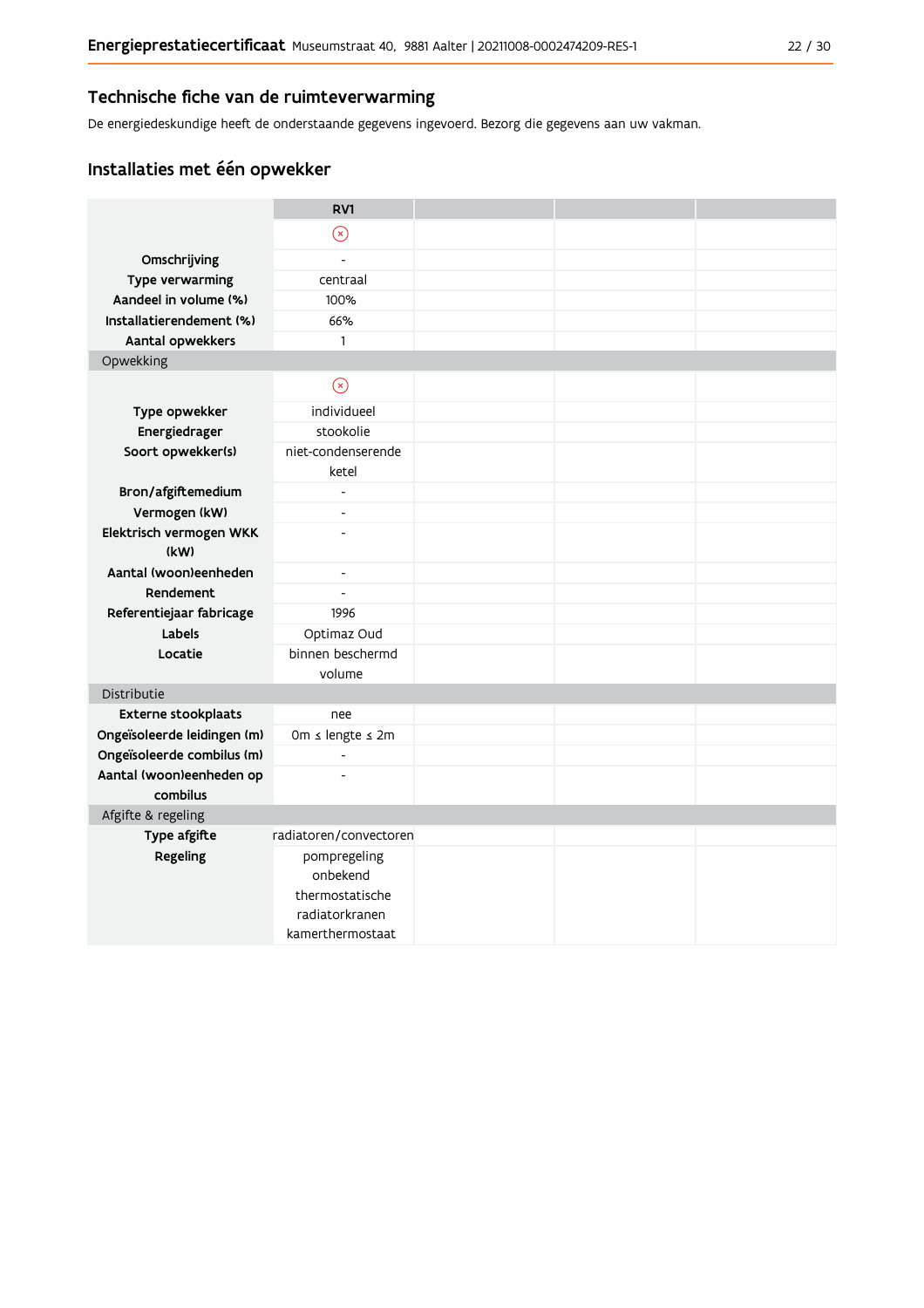# Installaties voor zonne-energie



Zonneboiler

Er is geen zonneboiler aanwezig.

Volgens de zonnekaart is het dak geschikt € 5 000 voor 4,8 m<sup>2</sup> zonnecollectoren. Overweeg de plaatsing van een zonneboiler.

Zonnepanelen Er zijn geen zonnepanelen aanwezig.

Volgens de zonnekaart is het dak geschikt  $\epsilon$  4 500<sup> $\star$ </sup> voor 18,3 m<sup>2</sup> zonnepanelen. Overweeg de plaatsing van zonnepanelen.

De voorgestelde aanbevelingen zijn gebaseerd op de informatie uit de zonnekaart. De zonnekaart berekent automatisch het zonnepotentieel voor uw woning en geeft een indicatie van het aantal zonnepanelen én zonnecollectoren dat u op uw dak zou kunnen plaatsen.

De zonnekaart gaat uit van het elektriciteits- en watergebruik van een standaardgezin. Hou er bij de bepaling van de grootte van de te plaatsen installatie rekening mee dat uw eigen elektriciteits- en watergebruik daarvan kan afwijken.

Als er nog geen installaties op zonne-energie aanwezig zijn, geven de aanbevelingen steeds beide opties weer. Hoewel het op energetisch vlak het best is om beide installaties te plaatsen, zal dat door plaatsgebrek op uw dak in de praktijk echter niet altijd mogelijk zijn.

Voor meer informatie over de berekening van het zonnepotentieel kunt u terecht op de zonnekaart via www.energiesparen.be/zonnekaart.

#### Zonnepanelen

Zonnepanelen (ook wel fotovoltaïsche panelen of PV-panelen genoemd) zetten de energie van de zon om in elektriciteit.

Bij de bepaling van het aantal te plaatsen zonnepanelen kunt u ervoor kiezen om alleen uw eigen elektriciteitsverbruik te dekken of om meteen het volledige beschikbare dakoppervlak te benutten.

Om de zonnepanelen optimaal te laten renderen, plaatst u ze tussen oostelijke en westelijke richting onder een hoek van 20° tot 60°.

### Zonneboiler

Zonnecollectoren zetten de energie van de zon om in warmte. Een zonneboilerinstallatie bestaat uit zonnecollectoren op het dak en een opslagvat voor warm water. Een zonneboiler verwarmt een deel van het sanitair warm water met gratis zonnewarmte. Als de installatie voldoende groot is, kan ze ook in een deel van uw behoefte voor ruimteverwarming voorzien. Hou er wel rekening mee dat een zonnecollector het hoogste rendement behaalt in de zomer. Het rendement in de winter ligt beduidend lager.

Om de zonnecollectoren optimaal te laten renderen, plaatst u ze tussen oostelijke en westelijke richting onder een hoek van 20° tot 60°.



1. Zonnepaneel | 2. Omvormer | 3. Elektrische toestellen



1. Zonnecollector | 2. Opslagvat zonneboiler | 3. Sanitair warm water | 4. Afgifte-element voor ruimteverwarming (optioneel)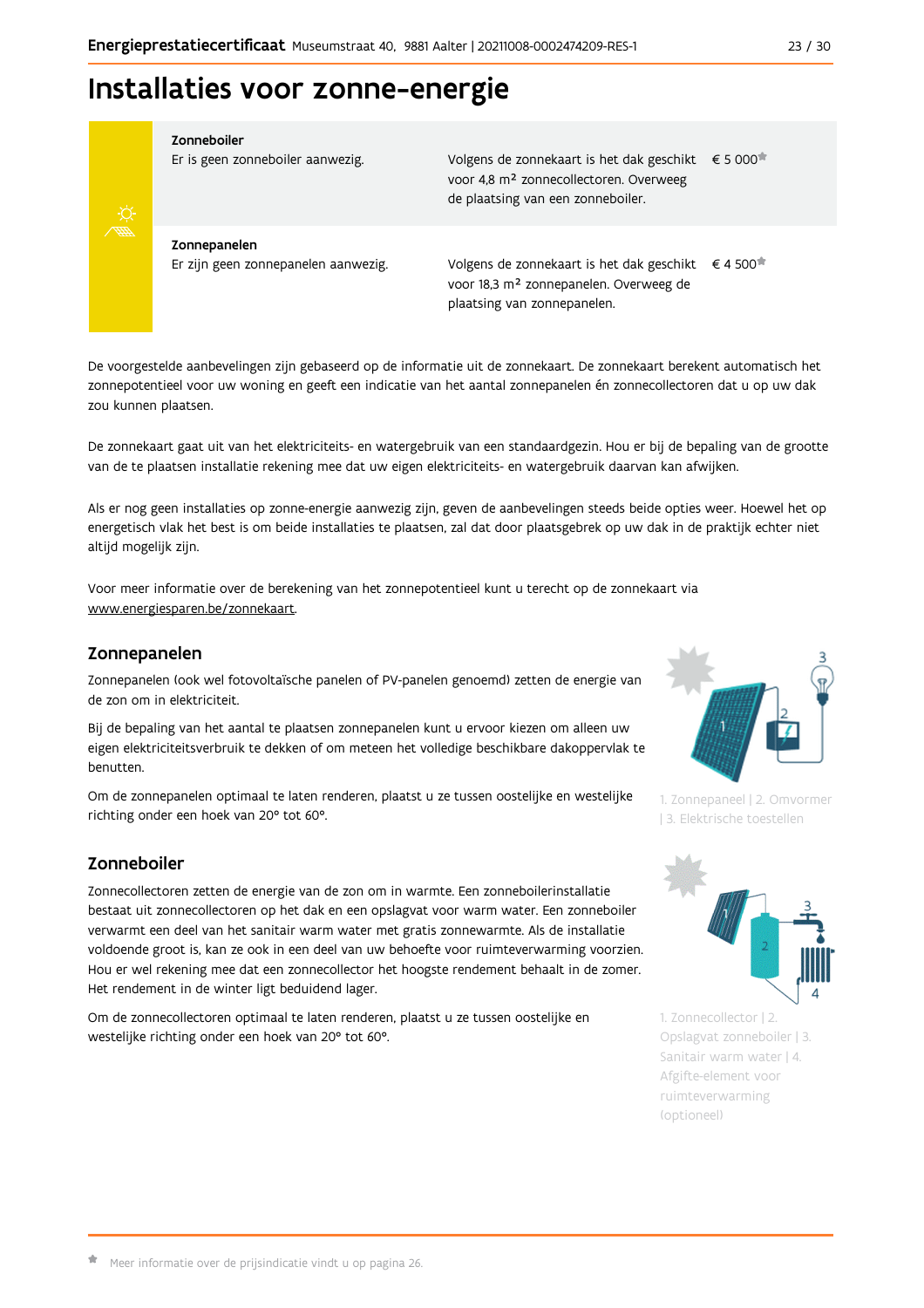#### Denk vooruit! Ţ

- · Zorg ervoor dat het dak waarop u de zonnepanelen of zonnecollectoren plaatst, goed is geïsoleerd. Als de installaties geplaatst zijn, kunt u het dak alleen nog aan de onderkant isoleren.
- · De groenste én de goedkoopste stroom is de stroom die u niet verbruikt. Probeer daarom eerst overbodig elektriciteitsverbruik te vermijden door bijvoorbeeld het sluimerverbruik te verminderen.
- · Beperk ook het gebruik van sanitair warm water door gebruik te maken van een spaardouchekop, een debietbegrenzer of een douchewarmtewisselaar.

#### Pas op! ( !

- · Schaduw van gebouwen, bomen en schoorstenen vermindert de opbrengst van zonnepanelen en zonnecollectoren.
- Informeer bij uw gemeentebestuur of u een bouwvergunning moet aanvragen voor de plaatsing van zonnepanelen of zonnecollectoren.

Laat u bijstaan door een architect, aannemer of vakman voor deskundig advies en een goede uitvoering van de werken.

#### Technische fiche van de installaties op zonne-energie

Geen installaties op zonne-energie aanwezig.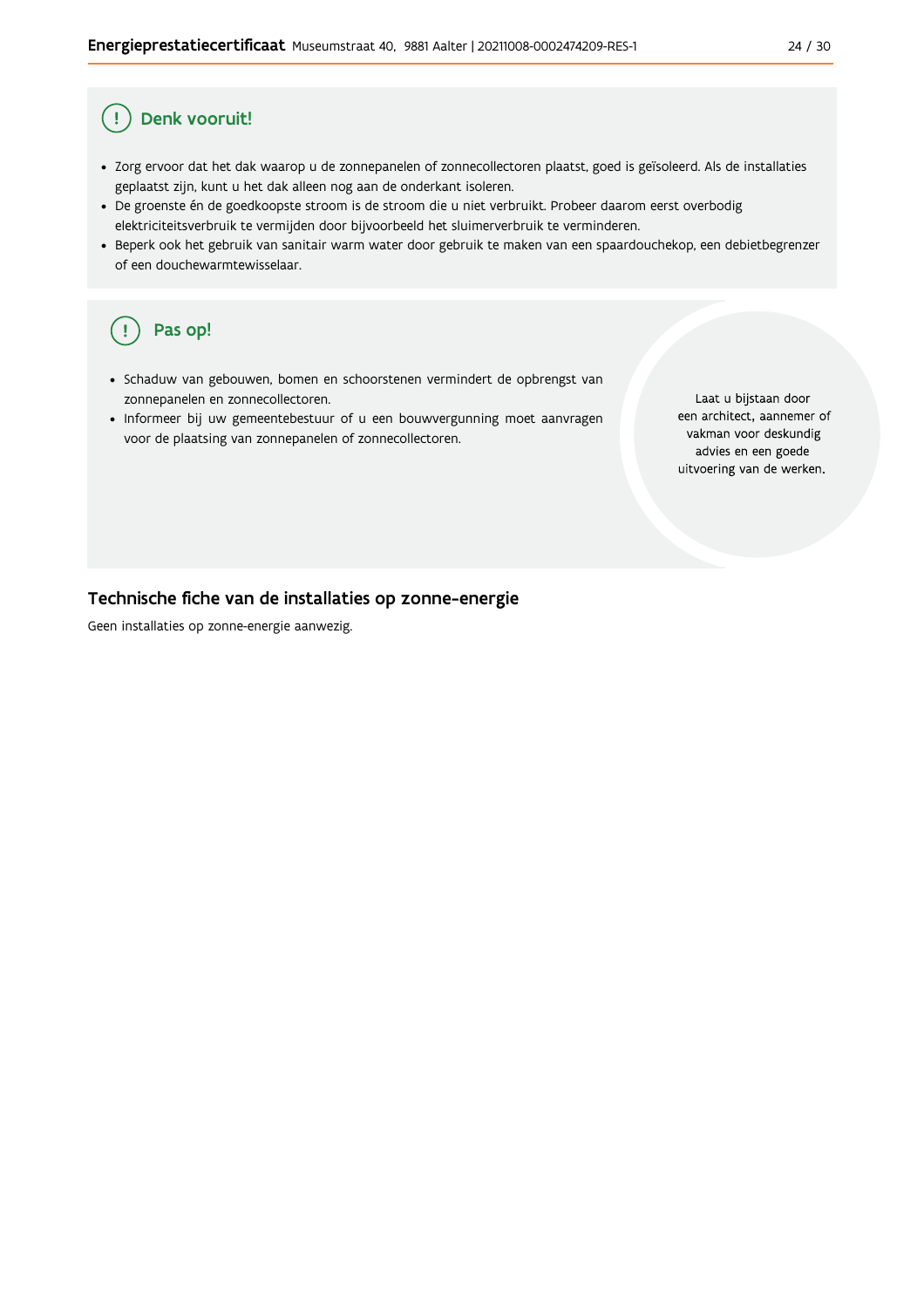# Overige installaties

#### Sanitair warm water



Uw woning beschikt niet over een zonneboiler. Overweeg de plaatsing van een zonneboiler of warmtepompboiler. Daarmee kunt u energie besparen.

|                                    | SWW1                     | SWW <sub>2</sub>             |  |
|------------------------------------|--------------------------|------------------------------|--|
| <b>Bestemming</b>                  | keuken en badkamer       | badkamer                     |  |
| Opwekking                          |                          |                              |  |
| Soort                              | individueel              | individueel                  |  |
| Gekoppeld aan ruimteverwarming     | ja, aan rv1              | neen                         |  |
| Energiedrager                      |                          | elektriciteit                |  |
| Type toestel                       |                          | elektrische                  |  |
|                                    |                          | weerstandsverwarming         |  |
| Referentiejaar fabricage           | $\overline{\phantom{a}}$ | $\qquad \qquad \blacksquare$ |  |
| Energielabel                       |                          |                              |  |
| Opslag                             |                          |                              |  |
| Aantal voorraadvaten               | $\Omega$                 | 1                            |  |
| Aantal (woon)eenheden              | $\overline{\phantom{a}}$ | $\qquad \qquad \blacksquare$ |  |
| Volume (I)                         |                          | <b>100l</b>                  |  |
| Omtrek (m)                         |                          |                              |  |
| Hoogte (m)                         |                          |                              |  |
| <b>Isolatie</b>                    |                          | aanwezig                     |  |
| Label                              |                          |                              |  |
| Opwekker en voorraadvat één geheel |                          | neen                         |  |
| Distributie                        |                          |                              |  |
| Type leidingen                     | gewone leidingen         | gewone leidingen             |  |
| Lengte leidingen (m)               | > 5m                     | $\leq$ 5m                    |  |
| Isolatie leidingen                 |                          |                              |  |
| Aantal (woon)eenheden op leidingen |                          |                              |  |

#### Ventilatie

 $\frac{50}{10}$ Uw woning beschikt mogelijk niet over voldoende ventilatievoorzieningen. Een goede ventilatie is echter noodzakelijk om een gezond binnenklimaat te garanderen. Voorzie bij uw renovatie daarom in een ventilatiesysteem. Om energie te besparen, kunt u het best kiezen voor een systeem met vraagsturing of warmteterugwinning.

| Type ventilatie |
|-----------------|
|                 |

### **Koeling**

Uw woning heeft kans op oververhitting, ondanks de aanwezige zonwering. Vermijd de plaatsing van een koelinstallatie, want die verbruikt veel energie. Bekijk of andere maatregelen mogelijk zijn om oververhitting tegen te gaan: 's nachts intensief ventileren, bijkomende zonwering ...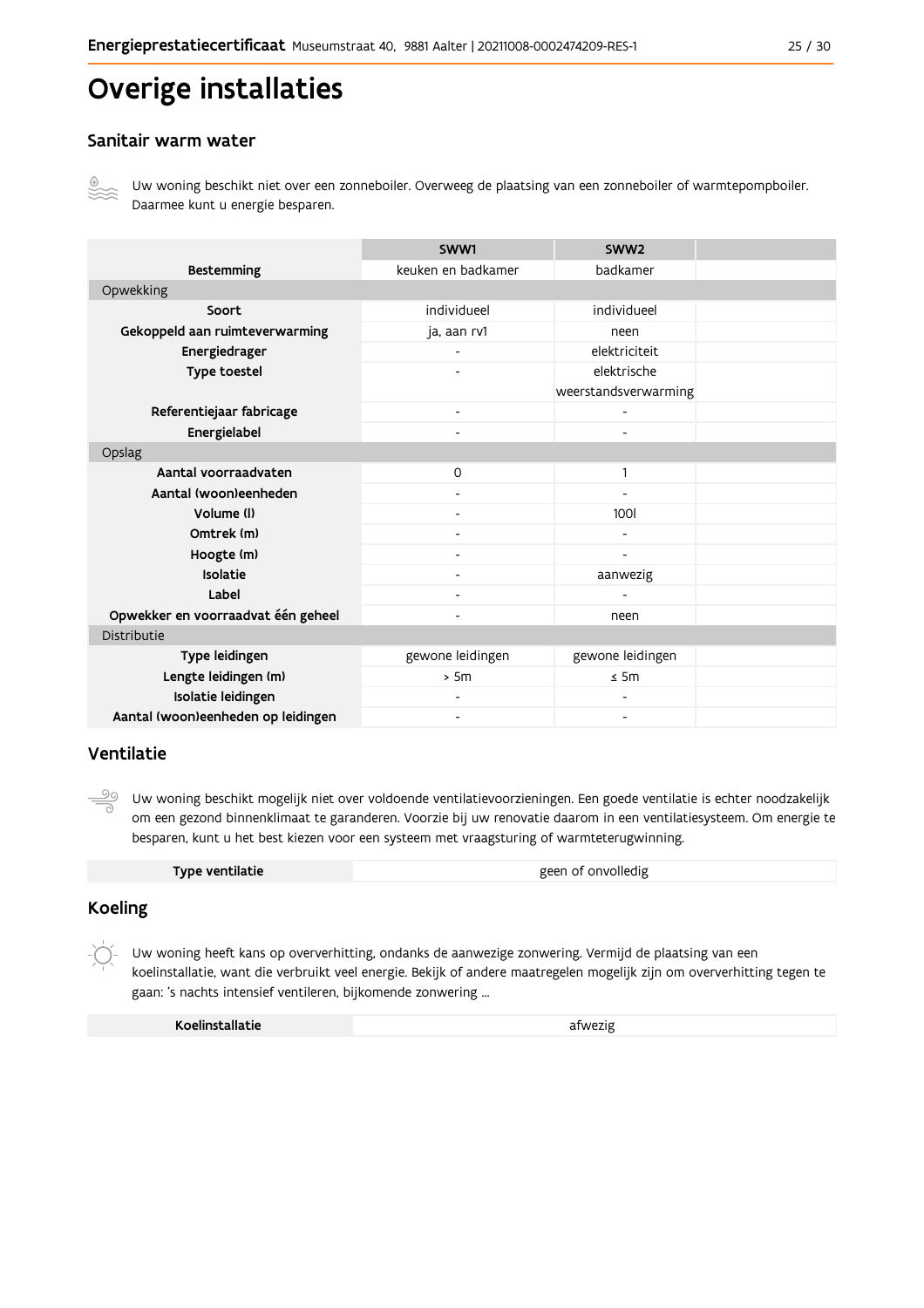# **Toelichting prijsindicaties**

### Deze toelichting beschrijft hoe de prijsberekeningen zijn opgemaakt.

De prijzen op het EPC zijn indicatieve gemiddelden die op geautomatiseerde wijze berekend zijn en afgerond zijn op 500 euro. Op basis van actuele gemiddelde eenheidsprijzen en de hoeveelheden die de energiedeskundige opgemeten heeft, berekent de software de prijsindicaties voor de aanbevolen werken. De prijsindicaties kunnen afwijken van de offerteprijzen van uw aannemer.

In de praktijk zijn vaak verschillende uitvoeringsmethodes mogelijk die niet evenveel kosten. Elke methode heeft voor- en nadelen. Het EPC oordeelt niet welke uitvoeringsmethode u het best kunt toepassen bij uw renovatie. Daarom geeft het een prijsindicatie voor de meest gangbare uitvoeringsmethode(s). Als er verschillende gangbare uitvoeringsmethodes zijn, toont het EPC de prijsindicatie voor de verschillende uitvoeringsmethodes.

De energiedeskundige controleert de prijsindicaties en de technische uitvoerbaarheid van de aanbevolen werken niet.

#### De berekening

De prijsindicaties op het EPC zijn geen volledige raming van uw renovatiebudget.

Renovatiewerken die geen betrekking hebben op de verbetering van de energieprestatie van uw woning (zoals een keuken- of badkamerrenovatie), worden niet in rekening gebracht.

In de tabellen verderop leest u welke kosten vervat zitten in de prijsindicaties en welke niet.

#### De aannames

Bij de berekening worden aannames gedaan (bijvoorbeeld: het dakgebinte is gezond; het onderdak is in goede staat; er is geen vochtprobleem in de muren; de muren hebben een standaardopbouw). Het is mogelijk dat de aannames niet van toepassing zijn op de specifieke toestand van uw woning. Dat kan ertoe leiden dat bijkomende werken nodig zijn, dat andere prijzen van toepassing zijn of dat bepaalde werken een specifieke techniek vragen. Het is ook mogelijk dat u de werken niet mag uitvoeren zonder vergunning. Vraag altijd advies aan een architect, aannemer of andere vakman. Werk samen met vakmensen die in orde zijn met de verzekeringsplicht, sociale en fiscale plichten.

#### De eenheidsprijzen

De gemiddelde eenheidspriizen die in de berekening gebruikt worden, zijn inclusief de kostpriis van standaardproducten van goede kwaliteit, plaatsingskosten, vervoerskosten, de stortkosten bij afbraak en 6% btw. Ze houden geen rekening met marktschommelingen of regionale prijsverschillen. Er wordt een meerprijs ingerekend voor kleine hoeveelheden en een minprijs voor grote hoeveelheden. De eenheidsprijzen zijn bepaald op basis van de volgende bronnen: Arch-index <2012-2017>, Aspen Index <2018>, UPA-BUA-Arch<2017> en overleg met vakmensen.

#### Meer informatie

Meer informatie over de prijsberekeningen vindt u op www.energiesparen.be.

#### In detail bekeken

Volgende kosten zijn te afhankelijk van de situatie en worden daarom bij geen enkele prijsindicatie in rekening gebracht:

- Algemene overkoepelende kosten, zoals loonkosten van de architect of ingenieur en coördinatiekosten;
- Werfinstallaties:
- · Vergunningen, zoals een bouwvergunning of een vergunning voor de inname van het openbaar terrein;
- Toeslagen voor werken in bepaalde regio's en grootstedelijke contexten:
- · Moeilijke bereikbaarheid van (een deel) van het gebouw;
- · Obstructies door naburige percelen, gebouwen en bomen;
- · Cultuurhistorische context of elementen, erfgoed (want niet alle uitvoeringsmethodes zijn dan mogelijk);
- · Technische complexiteit ten gevolge van eigenaardigheden aan het gebouw;
- · Opmaak van een asbestinventaris en verwijderen van asbest;
- · Meerprijzen omdat de werken niet in één fase kunnen worden uitgevoerd.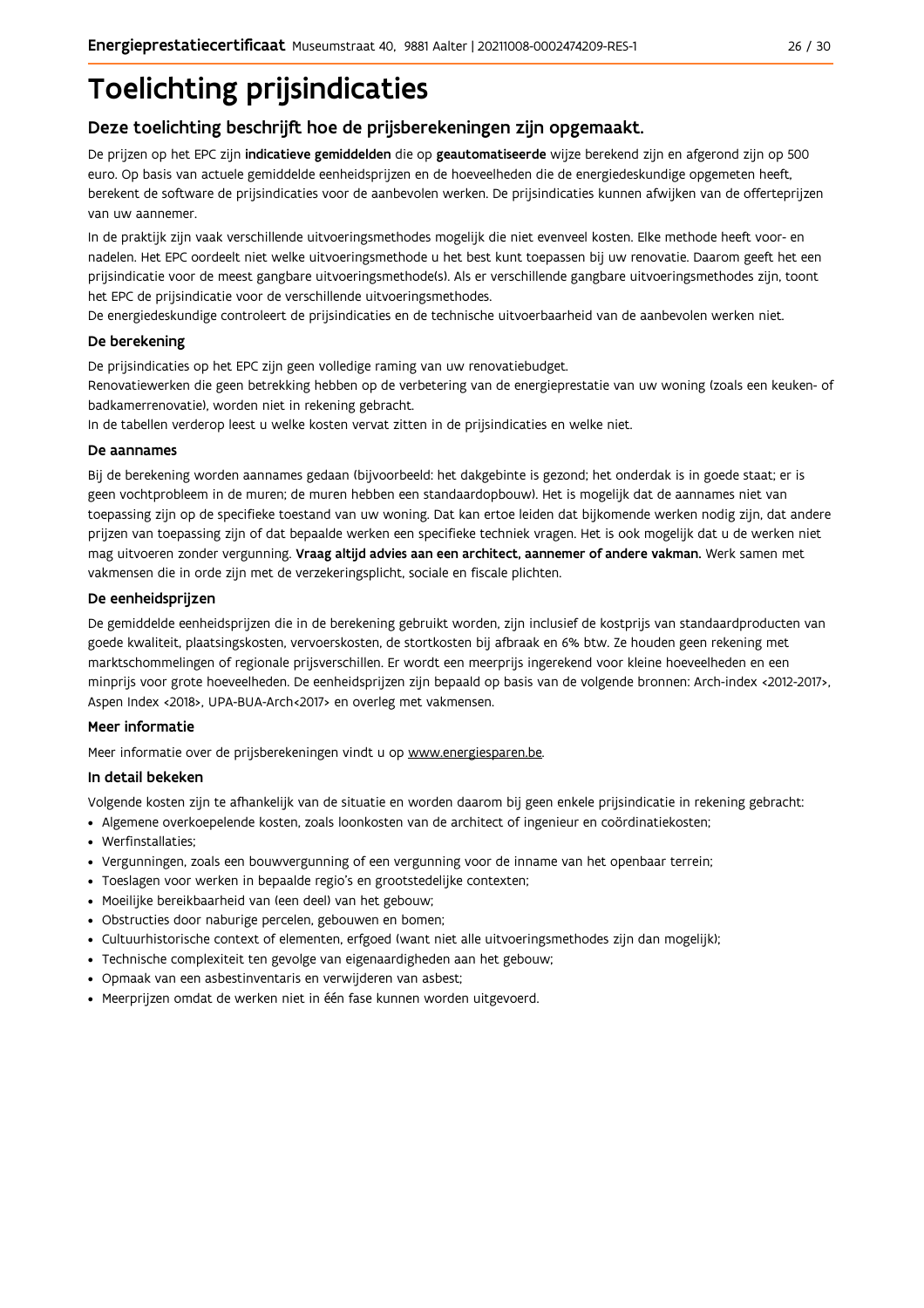In de onderstaande tabel wordt per maatregel aangegeven welke kosten wel en welke kosten niet zijn opgenomen in de berekening. Bij de werken die niet zijn inbegrepen, wordt aangenomen dat de werken niet altijd noodzakelijk zijn, of dat het element in goede staat is, gezond, stabiel, voldoende draagkrachtig, droog, correct geplaatst ...

Als u werken combineert, kan dit een prijsvoordeel opleveren.

|                                                                 | Inbegrepen werken                                                                                                                                                                                                                                                                                                                                                                                                                                                                                                                                                                           | Niet inbegrepen                                                                                                                                                                                                                                                                                                                                                                                                                     |
|-----------------------------------------------------------------|---------------------------------------------------------------------------------------------------------------------------------------------------------------------------------------------------------------------------------------------------------------------------------------------------------------------------------------------------------------------------------------------------------------------------------------------------------------------------------------------------------------------------------------------------------------------------------------------|-------------------------------------------------------------------------------------------------------------------------------------------------------------------------------------------------------------------------------------------------------------------------------------------------------------------------------------------------------------------------------------------------------------------------------------|
| <b>Hellend dak</b>                                              | · Indien aanwezig: verwijderen van dunne<br>oude isolatielaag en dampscherm<br><b>Isoleren aan de binnenkant   •</b> Plaatsen van nieuwe isolatie en<br>dampscherm<br>· Maken van aansluitingen met dakvensters<br>en dakkapellen<br>· Dakdoorvoeren voor rookgasafvoer,<br>ventilatie of verluchting van sanitair<br>(exclusief de afvoeren)                                                                                                                                                                                                                                               | • Afbraak en nieuwe plaatsing van een<br>standaard afwerking<br>Er wordt aangenomen dat volgende elementen<br>kunnen behouden worden:<br>• Dakstructuur<br>• Onderdak<br>• Dakbedekking<br>• Regenwaterafvoer (goten en afvoerbuizen)                                                                                                                                                                                               |
| <b>Hellend dak</b><br>Isoleren aan de buitenkant                | • Verwijderen van onderdak, dakbedekking en<br>dakgoten<br>· Indien aanwezig: verwijderen van oude<br>buitenisolatie en dampscherm<br>· Plaatsen van onderdak, dakbedekking<br>(gemiddelde van dakpannen en kunstleien)<br>en dakgoten<br>· Plaatsen van nieuwe isolatie en<br>dampscherm<br>· Maken van aansluitingen met dakvensters,<br>dakkapellen en andere dakvlakken<br>• Afnemen en herplaatsen van bestaande<br>PV-panelen of zonneboiler<br>· Dakdoorvoeren voor rookgasafvoer,<br>ventilatie of verluchting van sanitair<br>(exclusief de afvoeren)<br>• Een kraan of lastenlift | · Vergroten van de dakranduitsprong bij een<br>deel van de gevels.<br>· Bijkomende werken voor een goede<br>aansluiting met reeds aanwezige<br>muurisolatie of andere isolatielagen<br>(koudebruggen vermijden)<br>Er wordt aangenomen dat volgende elementen<br>kunnen behouden worden:<br>• Dakstructuur<br>• Binnenafwerking<br>· Aan de binnenzijde reeds aanwezige<br>isolatielagen met dampscherm<br>• Regenwaterafvoerbuizen |
| Plafond<br>Isoleren bovenop het<br>plafond<br>(vb. zoldervloer) | · Plaatsen van isolatie en dampscherm<br>· Plaatsen van een loopvloer<br>• Aanpassingen aan deuren (inkorten),<br>trapgaten of valluiken<br>• Aanpassingen aan de<br>elektriciteitsbekabeling                                                                                                                                                                                                                                                                                                                                                                                               | • Aanpassingen aan gevelopeningen.<br>Er wordt aangenomen dat volgende elementen<br>kunnen behouden worden:<br>• Draagstructuur van het plafond<br>• Binnenafwerking onder het plafond                                                                                                                                                                                                                                              |
| Plafond<br>Isoleren in of onder het<br>plafond                  | · Plaatsen van isolatie en dampscherm<br>• Afbraak en plaatsing van een standaard<br>afwerking (gipskartonplaten, geplamuurd en<br>geschilderd + stijl- en regelwerk)<br>• Aanpassingen aan de plafondverlichting en<br>elektriciteitsbekabeling                                                                                                                                                                                                                                                                                                                                            | Er wordt aangenomen dat volgende elementen<br>kunnen behouden worden:<br>• Draagstructuur van het plafond                                                                                                                                                                                                                                                                                                                           |
| Spouwmuren<br>Na-isoleren van de spouw                          | • Voorbereidende werken (vb. dichtmaken<br>rolluikkasten en andere openingen, boren<br>van injectiegaten)<br>· Plaatsen van isolatie<br>· Dichtvoegen van de injectiegaten<br>• Hoogtewerker (vanaf twee verdiepingen)                                                                                                                                                                                                                                                                                                                                                                      | • Aanpassingen aan de gevel<br>• Aanpassingen aan muurdoorvoeren<br>• Buitenaanleg en buitenverlichting<br>• Wegnemen en herplaatsen van luiken<br>· Herstellingen aan binnen- en<br>buitenafwerking                                                                                                                                                                                                                                |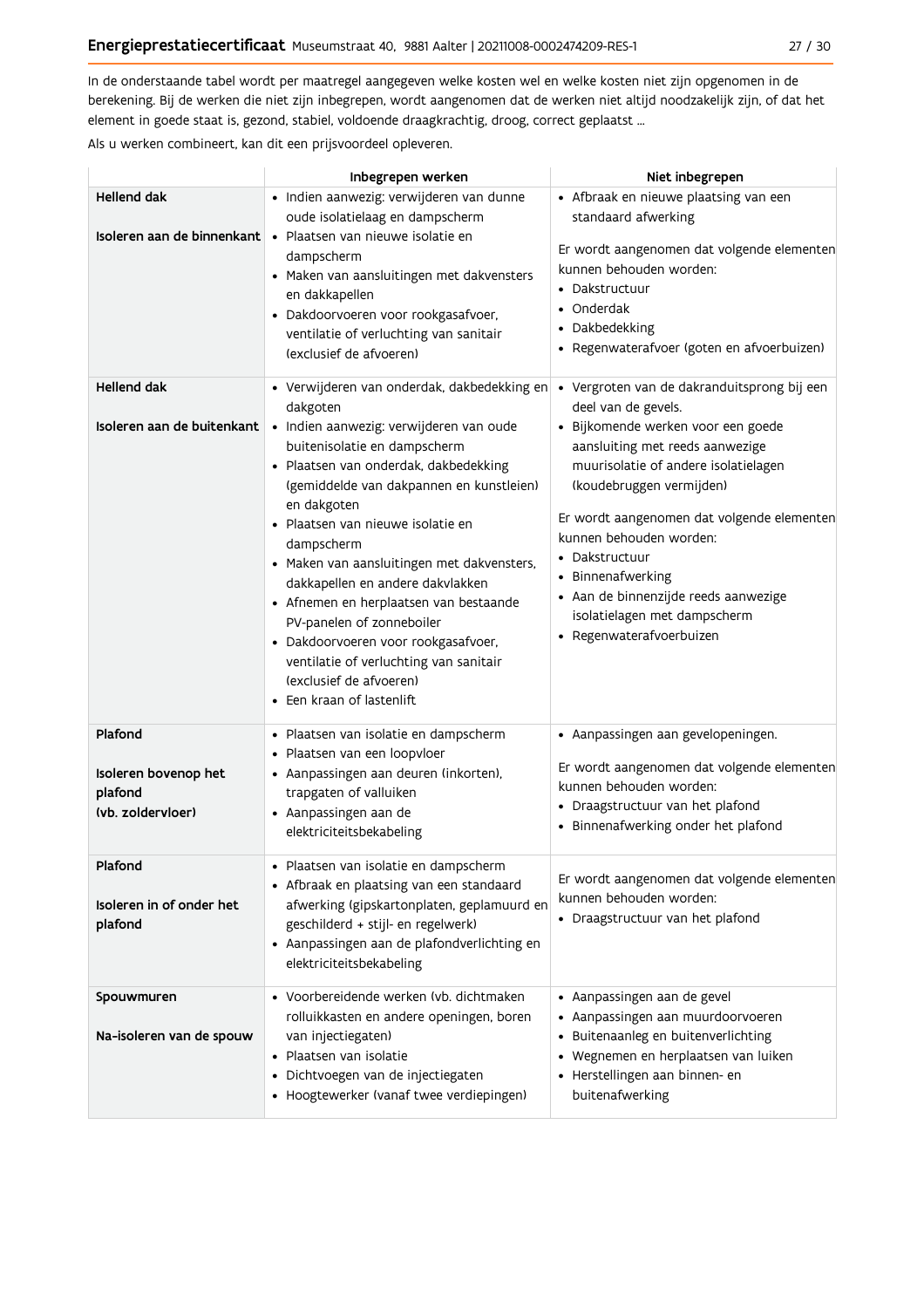| Muren<br>Isoleren aan de binnenkant | • Afbraak van vloerplinten en vensterbanken<br>• Afnemen en herplaatsen van aanwezige<br>radiatoren/convectoren, inclusief<br>aanpassingen aan leidingen<br>· Plaatsen van isolatie en dampscherm,<br>inclusief stijl- en regelwerk bij half-stijve<br>isolatieplaten<br>Bij de onderbreking van isolatielaag door<br>binnenmuren: doortrekken van de isolatie<br>op de binnenmuren over minstens 1 meter<br>(koudebrug vermijden)<br>· Plaatsen van een standaard afwerking<br>(gipskartonplaten, geplamuurd en<br>geschilderd + stijl- en regelwerk), inclusief<br>vloerplinten en vensterbanken<br>• Aanwerken rond vensters en deuren<br>• Aanpassingen aan elektriciteitsbekabeling,<br>stopcontacten, schakelaars en<br>wandverlichting | • Vochtonderzoek en vochtbehandeling<br>• Volledige afbraak binnenafwerking (vb.<br>behang en muurbepleistering)<br>· Plaatsen van muurdoorvoeren                                                                                                                                                                                                                                     |
|-------------------------------------|-----------------------------------------------------------------------------------------------------------------------------------------------------------------------------------------------------------------------------------------------------------------------------------------------------------------------------------------------------------------------------------------------------------------------------------------------------------------------------------------------------------------------------------------------------------------------------------------------------------------------------------------------------------------------------------------------------------------------------------------------|---------------------------------------------------------------------------------------------------------------------------------------------------------------------------------------------------------------------------------------------------------------------------------------------------------------------------------------------------------------------------------------|
| Muren<br>Isoleren aan de buitenkant | • Afzagen van bestaande dorpels<br>• Afbraak van regenwaterafvoerbuizen<br>· Vergroten van de dakranduitsprong bij een<br>deel van de gevels.                                                                                                                                                                                                                                                                                                                                                                                                                                                                                                                                                                                                 | · Uitvlakken van de muren<br>• Aansluiting met reeds aanwezige dakisolatie<br>· Afbraak van de gevelsteen bij spouwmuren<br>• Aanpassingen aan buitenaanleg,                                                                                                                                                                                                                          |
|                                     | Plaatsen van isolatie<br>Plaatsen van een standaardgevelafwerking =<br>gemiddelde van<br>• Sierbepleistering 25 mm (mineraal<br>gebonden)<br>• Vezelcementplaten<br>• Houten beplanking (ceder en merbau)<br>• Strokenbekleding met laminaat 8 mm<br>• Thermisch veredeld hout<br>• Steenstrips<br>Aanwerken rond vensters en deuren<br>Plaatsen van muurdoorvoeren<br>• Plaatsen van nieuwe dorpels<br>· Plaatsen van regenwaterafvoerbuizen<br>· Stellingen (vanaf twee verdiepingen)                                                                                                                                                                                                                                                       | buitenkranen, buitenverlichting<br>• Aanpassingen aan luifels, dakgoten,<br>zonwering en luiken<br>• Afwerking bij muren die grenzen aan een<br>onverwarmde binnenruimte zoals een<br>garage of kelder                                                                                                                                                                                |
| Vloeren op volle grond              | • Afbraak van vloerbekleding en vloerplinten<br>• Afbraak van eventueel aanwezige<br>isolatielaag, isolerende mortel of uitvullaag<br>• Afbraak van dekvloer (chape) en eventueel<br>vochtscherm<br>• Afbraak van een funderingsplaat<br>• Afgraven van grond (25 cm diep)<br>· Plaatsen van gewapende betonplaat (15 cm)<br>Plaatsen van vochtschermen en isolatie<br>$\bullet$<br>• Plaatsen van een gewapende dekvloer<br>(chape)<br>• Plaatsen van een standaard vloerafwerking<br>inclusief plinten = gemiddelde van<br>• Keramische tegels (alle formaten)<br>• Parket (bamboe, beuk)<br>• Laminaat parket<br>• Wollen vast tapijt met ondertapijt<br>• Lineoleum                                                                       | • Stabiliteitsonderzoek<br>· Plaatsen van gestabiliseerd zand<br>• Grondsanering<br>• Verwijderen van ondergrondse massieven<br>• Speciale funderingswerken<br>(onderschoeiingen,)<br>· Plaatsen van een uitvullaag<br>• Verwijderen, vernieuwen of verplaatsen van<br>riolering, leidingen en kabels (o.a.<br>elektriciteit, sanitair)<br>• Afbraak en plaatsing van vloerverwarming |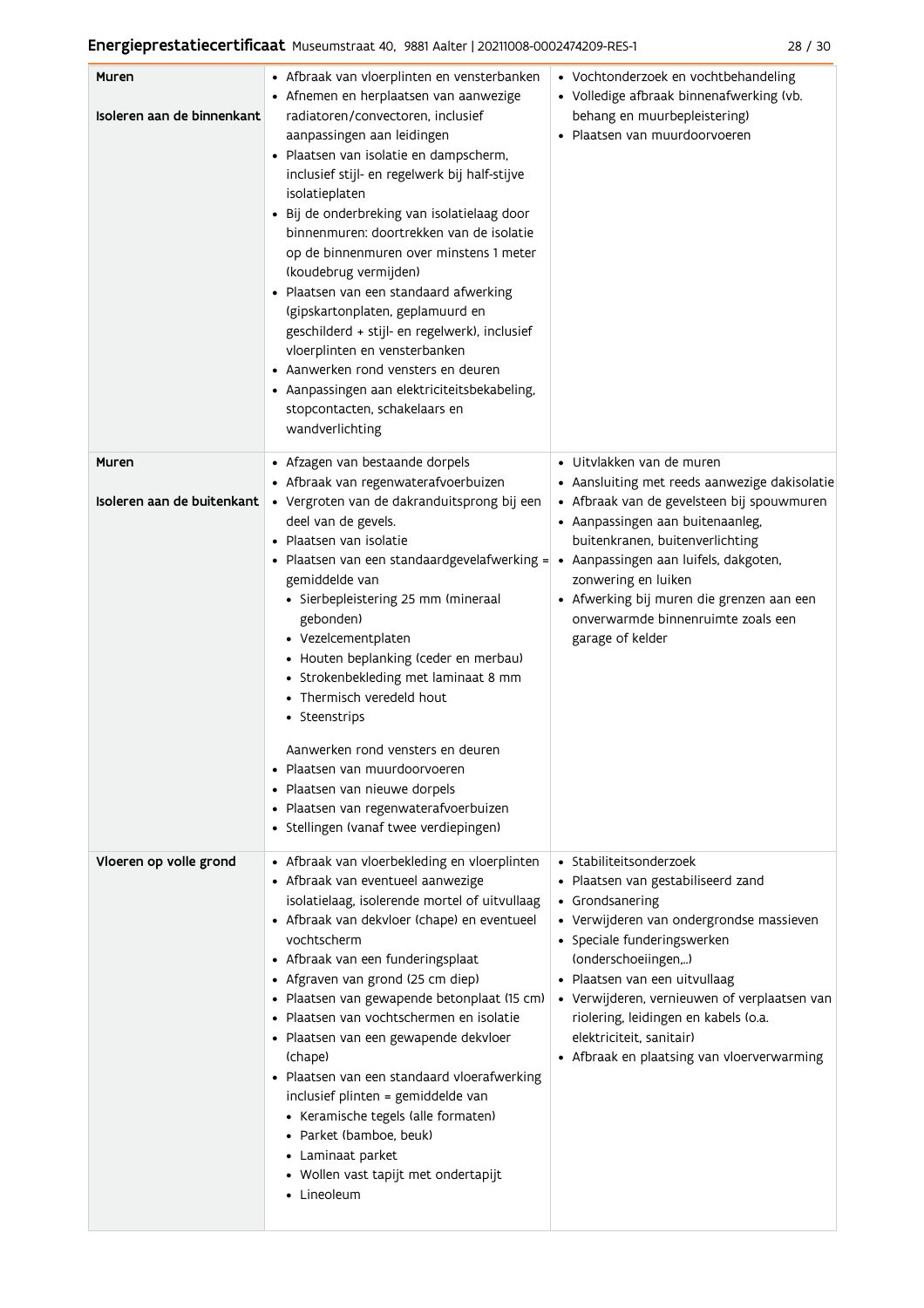| Isoleren aan de onderkant<br>(vb. boven een<br>(kruip)kelder, garage of<br>carport, uitkragende<br>vloeren) | Vloeren niet op volle grond · Plaatsen van vochtbestendige isolatie,<br>inclusief stijl- en regelwerk bij half-stijve<br>isolatieplaten<br>• Plaatsen van een standaard<br>buitenafwerking (alleen bij vloeren boven<br>een onverwarmde ruimte, zoals een garage<br>of boven een buitenruimte) = gemiddelde<br>van<br>· Gipskartonplaten (geplamuurd en<br>geschilderd)<br>• Verniste houten planken (Meranti, Rood<br>Noors Grenen)                                                                     | • Aanpassingen aan de verlichting<br>· Aanpassingen aan kabels en leidingen die<br>bevestigd zijn tegen de vloer (deze kunnen<br>in de isolatie ingewerkt worden)<br>Er wordt aangenomen dat de (kruip)kelder<br>toegankelijk is voor werken; anders gelden er<br>andere uitvoeringswijzen en prijzen. Deze zijn<br>niet in dit EPC opgenomen. |
|-------------------------------------------------------------------------------------------------------------|----------------------------------------------------------------------------------------------------------------------------------------------------------------------------------------------------------------------------------------------------------------------------------------------------------------------------------------------------------------------------------------------------------------------------------------------------------------------------------------------------------|------------------------------------------------------------------------------------------------------------------------------------------------------------------------------------------------------------------------------------------------------------------------------------------------------------------------------------------------|
| Vensters vervangen                                                                                          | · Afbraak en plaatsen van nieuwe draai-kip<br>vensters (gangbare maten en vormen,<br>gemiddelde prijs van hout, aluminium en<br>PVC)<br>· Plaatsen van ventilatieroosters bij een deel<br>van de vensters (tenzij mechanische<br>ventilatie aanwezig is)<br>· Plaatsen van nieuwe vensterbanken<br>· Plaatsen van dorpels bij de vervanging van<br>glasbouwstenen door vensters<br>• Herstellingen aan binnen- of<br>buitenafwerking<br>· Plaatsen van dichtingsvoegen met de gevel<br>• Een hijstoestel | · Toeslag voor bijzondere afmetingen en<br>vormen<br>· Toeslag voor bijzonder beslag, sloten of<br>beglazing met specifieke eigenschappen of<br>versieringen<br>• Rolluiken en rolluikkasten<br>• Vliegenramen                                                                                                                                 |
| Deuren en panelen<br>vervangen                                                                              | • Afbraak en plaatsen van nieuwe deuren en<br>panelen (gemiddelde prijs van hout,<br>aluminium en PVC)<br>• Herstellingen aan binnen- of<br>buitenafwerking, inclusief deurkruk<br>· Plaatsen van dichtingsvoegen met de gevel                                                                                                                                                                                                                                                                           | · Toeslag voor bijzondere afmetingen en<br>vormen<br>• Toeslag voor beslag, sloten of beglazing met<br>specifieke eigenschappen<br>• Toeslag voor versieringen<br>• Rolluiken en rolluikkasten<br>• Vliegenramen<br>Er wordt aangenomen dat volgende elementen<br>kunnen behouden worden:<br>• Dorpels                                         |